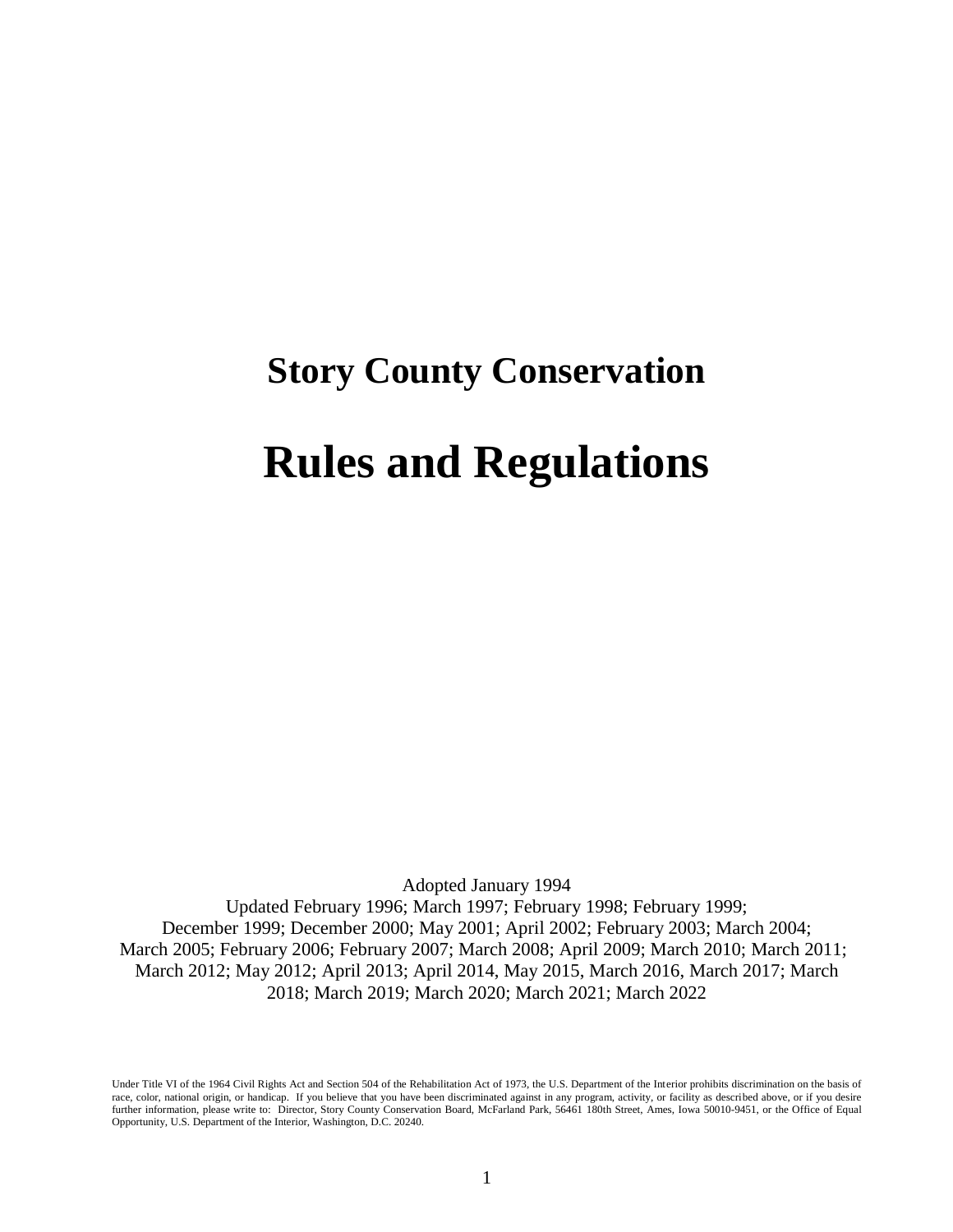## **TABLE OF CONTENTS**

| 461A.42 Use of firearms, explosives, weapons, and fireworks prohibited - exceptions7 |  |
|--------------------------------------------------------------------------------------|--|
|                                                                                      |  |
|                                                                                      |  |
|                                                                                      |  |
|                                                                                      |  |
|                                                                                      |  |
|                                                                                      |  |
|                                                                                      |  |
|                                                                                      |  |
|                                                                                      |  |
|                                                                                      |  |
|                                                                                      |  |
|                                                                                      |  |
|                                                                                      |  |
|                                                                                      |  |
|                                                                                      |  |
|                                                                                      |  |
| <b>4.4 USE OF FIREARMS</b>                                                           |  |
|                                                                                      |  |
|                                                                                      |  |
|                                                                                      |  |
|                                                                                      |  |
|                                                                                      |  |
|                                                                                      |  |
|                                                                                      |  |
|                                                                                      |  |
|                                                                                      |  |
|                                                                                      |  |
|                                                                                      |  |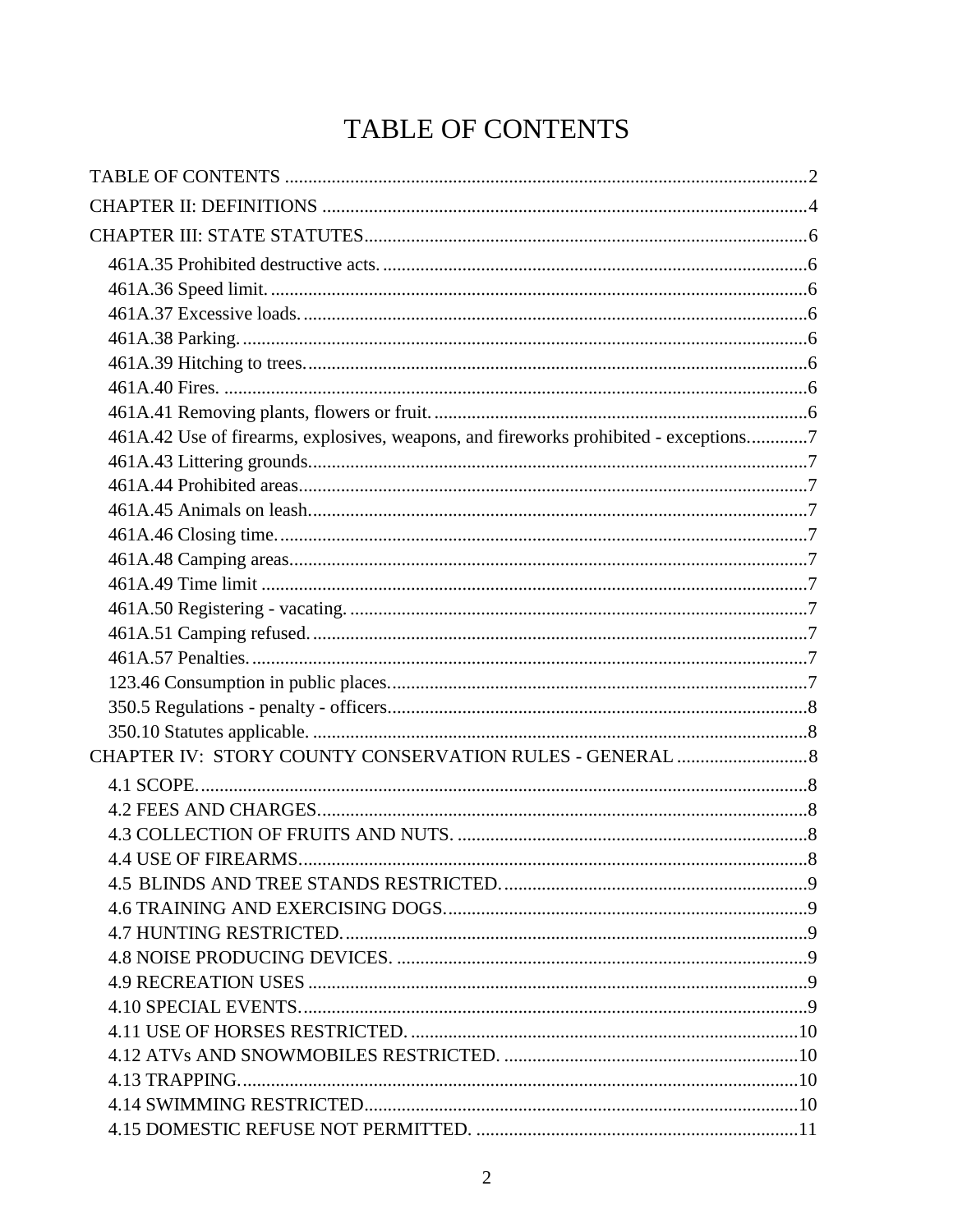| 4.19 POSSESSION AND CONSUMPTION OF BEER OR ALCOHOLIC BEVERAGE    |  |
|------------------------------------------------------------------|--|
|                                                                  |  |
|                                                                  |  |
|                                                                  |  |
|                                                                  |  |
| 4.23 SCUBA DIVING, SNORKELING, AND OPEN WATER SWIMMING. 11       |  |
|                                                                  |  |
|                                                                  |  |
|                                                                  |  |
| 4.27 IMPORTATION OF FIREWOOD FROM ALL LOCATIONS OUTSIDE OF STORY |  |
|                                                                  |  |
|                                                                  |  |
|                                                                  |  |
| CHAPTER V: STORY COUNTY CONSERVATION RULES - SPECIFIC AREAS  14  |  |
|                                                                  |  |
|                                                                  |  |
|                                                                  |  |
|                                                                  |  |
|                                                                  |  |
|                                                                  |  |
|                                                                  |  |
|                                                                  |  |
|                                                                  |  |
|                                                                  |  |
|                                                                  |  |
|                                                                  |  |
|                                                                  |  |
|                                                                  |  |
|                                                                  |  |
|                                                                  |  |
|                                                                  |  |
|                                                                  |  |
|                                                                  |  |
|                                                                  |  |
|                                                                  |  |
|                                                                  |  |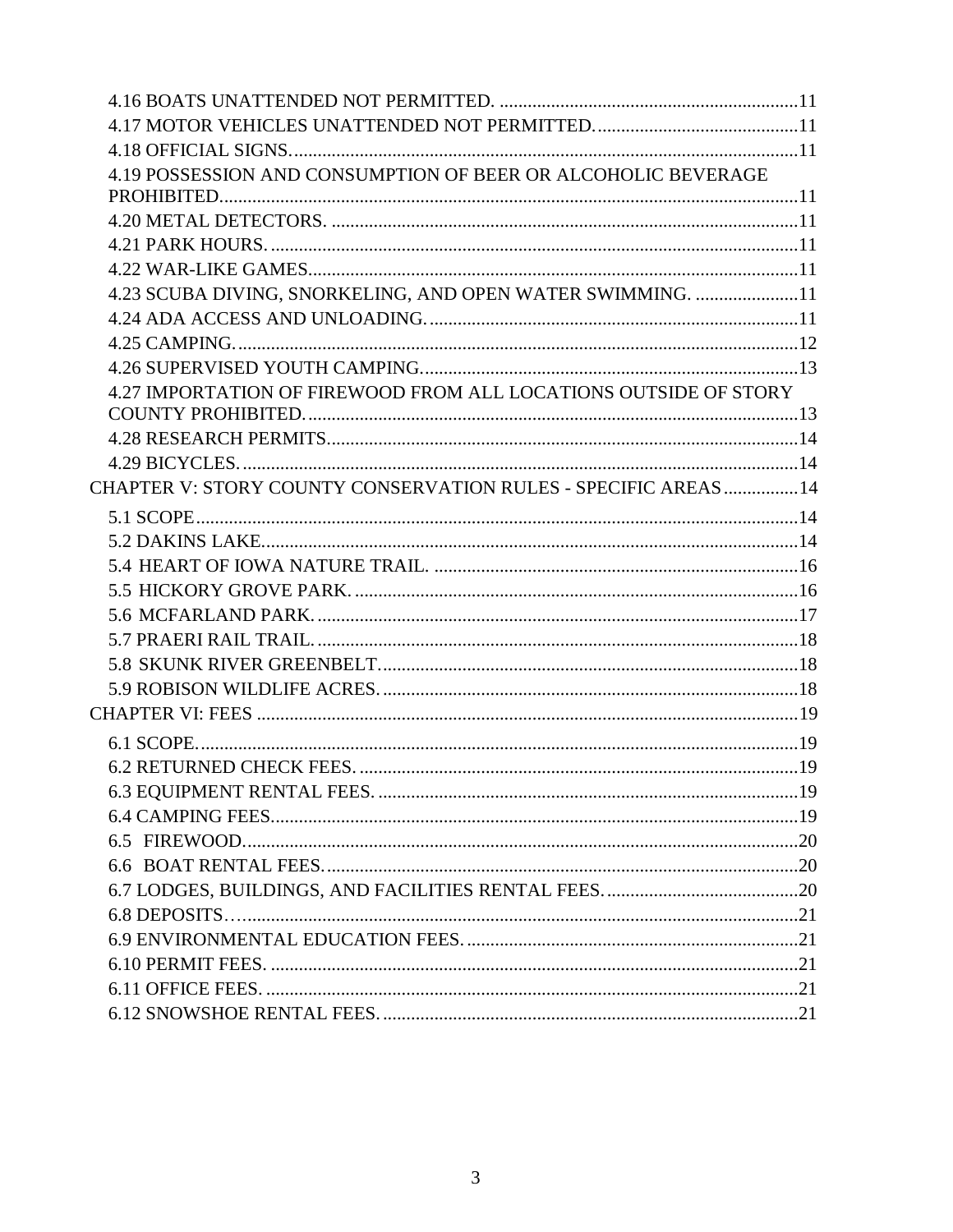## CHAPTER I: GENERAL

**SCOPE.** By the authority granted to the Story County Conservation (SCC) Board by the laws of the State of Iowa Chapter 350.5 of the Code of Iowa, the following rules and regulations approved by the Board for the protection, regulation and control of all areas under Board jurisdiction.

The rules and regulations governing the use of park areas are intended to protect park visitors and the parks from abuse and misuse. In addition to the rules and regulations adopted by the SCC Board, all state laws apply to conduct in county parks. Chapters 461A.35 through 461A.57 of the Code of Iowa, Public Lands and Waters, apply to county parks unless they have been modified by the conservation board. The traffic laws of the State of Iowa apply to county park roads in the same manner as they do on state highways. Other chapters of the law concerning alcoholic beverages and destruction of public buildings apply in all county parks.

### CHAPTER II: DEFINITIONS

According to the authority of Chapter 350.5 of the Code of Iowa, the SCCB places into effect the following regulations. Terms used in these rules and regulations are defined as follows:

- 1. "Board" means the Story County Conservation Board.
- 2. "Director" means the Director of Story County Conservation.
- 3. "Area" means all or any part of the land and/or water owned, leased, managed or by other means under the control of the Board.
- 4. "Authorized Representative" includes park rangers, superintendent, and other persons designated from time to time by the Director.
- 5. "Special use permit" means any use permit, issued by the Director, according to authority delegated by the Board, and signed by the Director or an authorized representative.
- 6. "Official signs" means signs in the Iowa State Department of Transportation Manual on Uniform Traffic Control Devices for Iowa Streets and Highways and other signs posting approved policies, rules, and regulations.
- 7. "Noise" means any loud, confused, or senseless shouting or outcry; a sound lacking in agreeable musical quality or which is noticeably unpleasant or loud, and raucous noise which causes distress to others.
- 8. "Snowmobile" means a motorized vehicle weighing less than one thousand pounds using sled-type runners or skis, endless belt-type tread, of any combination of runners, skis, or tread designed for travel on snow or ice.
- 9. "All terrain vehicles" means a motorized flotation-tire vehicle with not less than three low pressure tires, but not more than six low pressure tires, limited in engine displacement to less than eight hundred cubic centimeters and total dry weight less than seven hundred fifty pounds with a seat or saddle designed to be straddled by the operator and handlebars for steering control.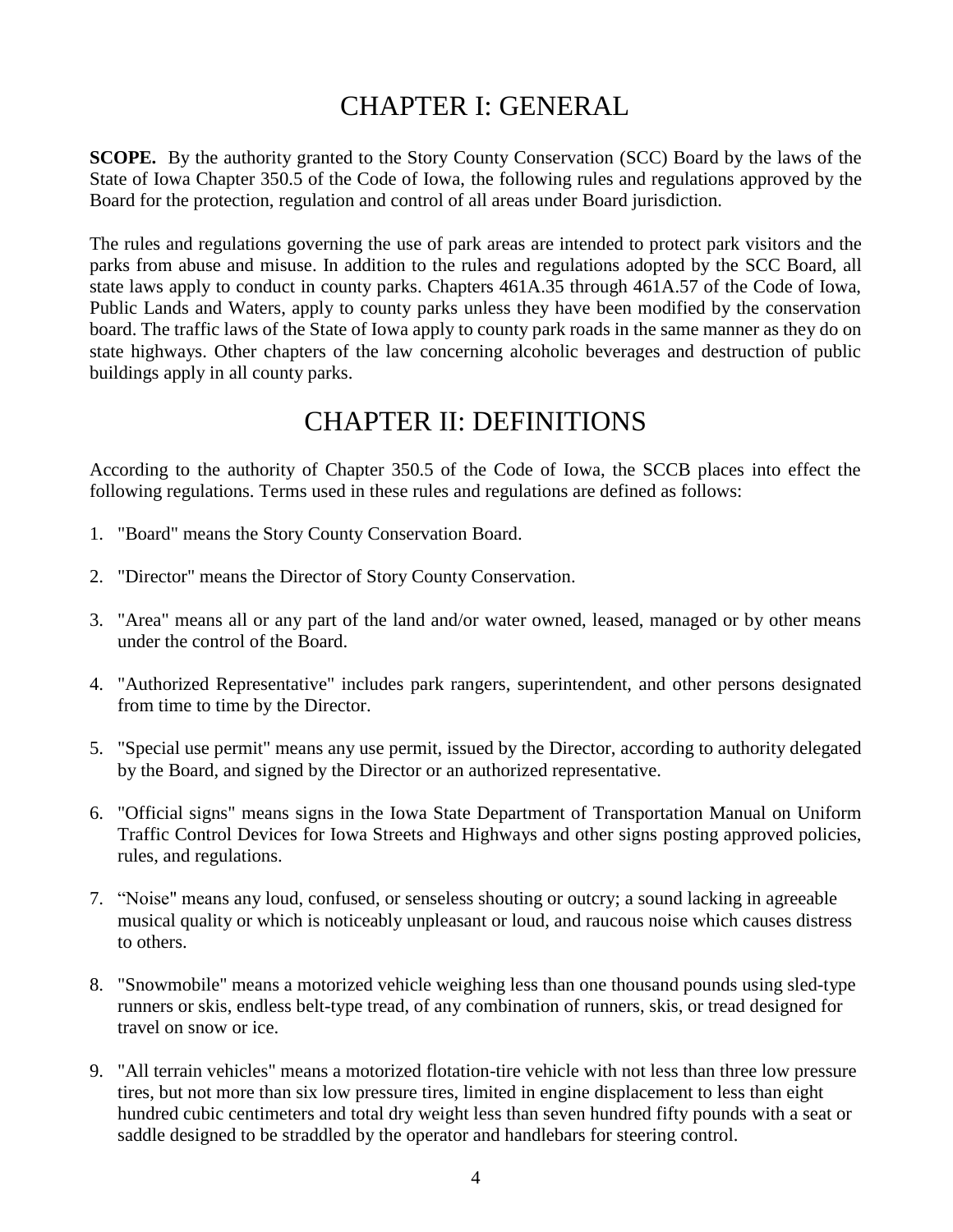- 10. "Hunting" means the act of pursuing or attempting to take a legal game animal or bird.
- 11. "Camp" or "camping" means the use of a shelter such as an erected tent, trailer, or motor vehicle, for temporary residence at a campground.
- 12. "Campground" means any area designated by the Board for camping.
- 13. "Supervised youth campground" means any area designated by the Board and used by groups consisting of minor members of an established organization and under the leadership of at least one competent, mature adult for each eight minors in the group and using any number of camping units or occupying a group campground.
- 14. "Campsite" means a segment of a campground designated by the Board for camping by a camping unit or camping party.
- 15. "Camping unit" means a shelter such as an erected tent, trailer, or motor vehicle for temporary residence at a campground. An additional tent may be placed on this site, if it is used and occupied by minor members of the registered camping party.
- 16. "Wheelchair" means a device designed solely for use by an individual with mobility impairment for the primary purpose of locomotion in typical indoor and outdoor pedestrian areas that is manually operated or power-driven.
- 17. "Other power-driven mobility device" (OPDMD) means any devices powered by batteries, fuel, or other engines--whether or not designed solely for use by individuals with mobility impairments used by individuals with mobility impairment for the purpose of locomotion, including golf carts, bicycles, electronic person assistance mobility devices (EPAMDs), or any mobility aid designed to operate in areas without defined pedestrian routes.
- 18. "Off-road utility vehicle" means a motorized flotation-tire vehicle with not less than four and not more than eight low-pressure tires that is limited in engine displacement to less than one thousand five hundred cubic centimeters and in total dry weight to not more than one thousand eight hundred pounds and that has a seat that is of bucket or bench design, not intended to be straddled by the operator, and a steering wheel or control levers for control.
- 19. **"**Archery" means longbows, recurve bows, and compound bows shooting broadhead arrows are permitted. No explosive or chemical devices may be attached to the arrow or broadhead. There are no minimum draw weights for bows or minimum diameter for broadheads. Arrows must be at least 18 inches long. Draw locks on compound bows are legal. Crossbows are not legal except that a physically disabled person may obtain a permit from the SCC to use a crossbow.
- 20. "Crossbow" means legal weapon for residents during the Late Muzzleloader season. A crossbow consists of a bow mounted transversely on a stock or frame and designed to fire a bolt, arrow or quarrel by the release of the bow string, which is controlled by a mechanical trigger and working safety. Crossbows equipped with pistol grips and designed to be fired with one hand are illegal for taking or attempting to take deer or turkey. All projectiles used in conjunction with a crossbow for deer hunting must be equipped with a broadhead.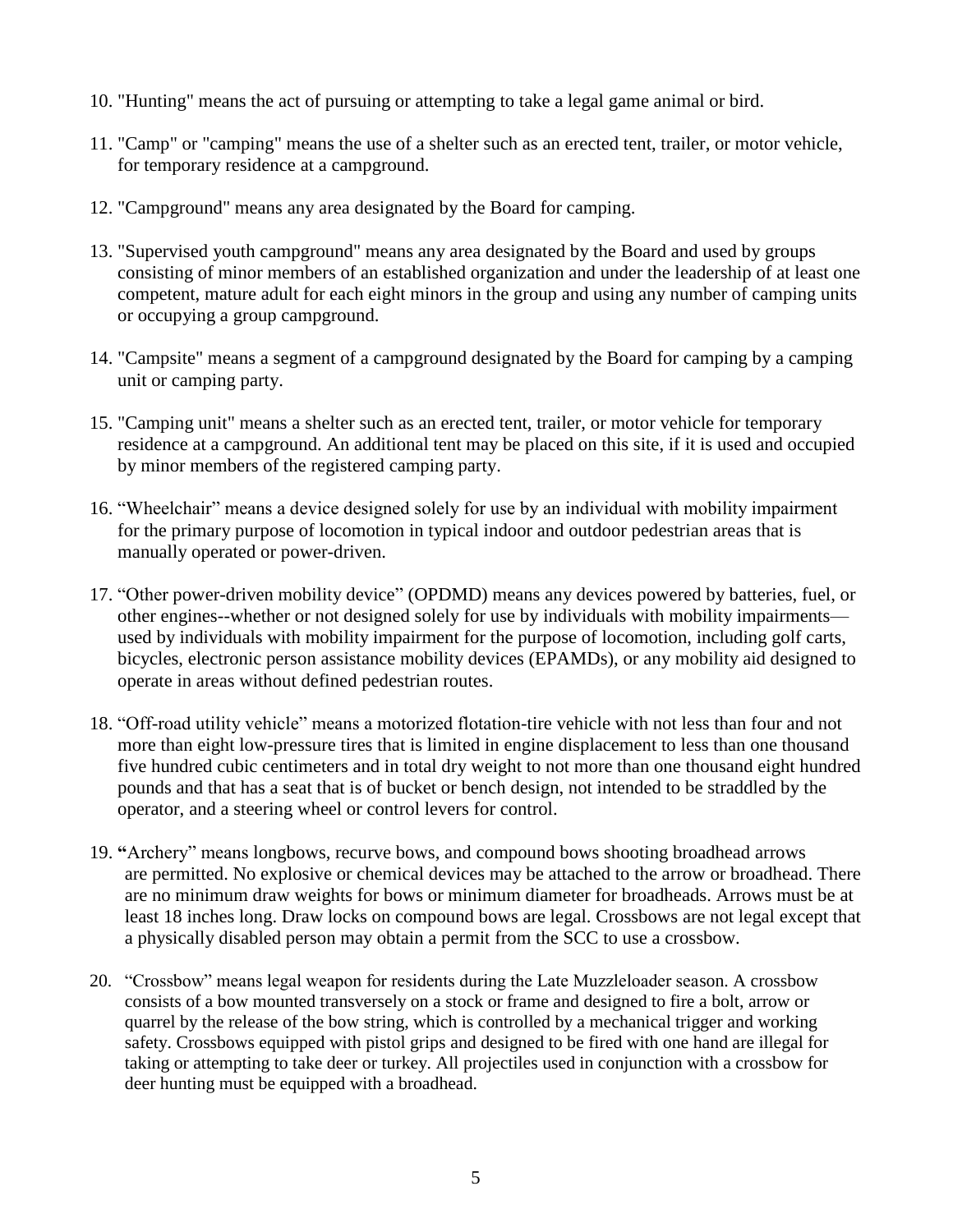21. "Physically disabled person" when used in reference to crossbow permits for deer and turkey hunting, means a person having a physical impairment of the upper extremities that makes a person physically incapable of shooting a bow and arrow. This includes difficulty in lifting and reaching with arms as well as difficulty in handling and fingering a bow.

## CHAPTER III: STATE STATUTES

**SCOPE.** The following portions of the State Code of Public Lands and Waters apply to County Parks.

**461A.35 Prohibited destructive acts.** It shall be unlawful for any person to use, enjoy the privileges of, destroy, injure or deface plant life, trees, buildings, or other natural or material property, or to construct or operate for private or commercial purpose any structure, or to remove any plant life, trees, building, sand, gravel, ice, earth, stone, wood or other natural material, or to operate vehicles, within the boundaries of any state park, preserve, or stream or any other lands or waters under the jurisdiction of the commission for any purpose whatsoever, except upon the terms, conditions, limitations and restrictions as set forth by the commission.

**461A.36 Speed limit.** The maximum speed limit of all vehicles on state park and preserve drives, roads and highways shall be thirty-five miles per hour. All driving shall be confined to designated roadways. Whenever the commission determines that a thirty-five mile per hour speed limit is greater than is reasonable or safe under the conditions found to exist at any place of congestion or upon any part of the park roads, drives or highways, said commission shall determine and declare a reasonable and safe speed limit, which shall be effective when appropriate signs giving notice of the changed speed limit are erected at the places of congestion or other parts of the park roads, drives or highways.

**461A.37 Excessive loads**. Excessively loaded vehicles shall not operate over state park or preserve drives, roads or highways. The determination as to whether the load is excessive will be made by the director or the director's representative and will depend upon the load and the road conditions.

**461A.38 Parking.** All vehicles shall be parked in designated parking areas, and no vehicle shall be left unattended on any state park or preserve drive, road or highway, except in the case of an emergency. (For exceptions, see CHAPTER 4.25 ADA ACCESS AND UNLOADING.)

**461A.39 Hitching to trees.** No horse or other animal shall be hitched or tied to any tree or shrub, or in such a manner as to result in injury to state property.

**461A.40 Fires.** No fires shall be built, except in a place provided therefore, and such fire shall be extinguished when site is vacated unless it is immediately used by some other party.

**461A.41 Removing plants, flowers or fruit.** No person shall, in any manner, remove, destroy, injure or deface any tree, shrub, plant, or flower, or the fruit thereof, or disturb or injure any structure or natural attraction, except that upon written permission of the commission certain specimens may be removed for scientific purposes. This section shall not apply to activities of the commission or its officers, or employees when caring for and managing state-owned land and waters under the jurisdiction of the commission. Story County Conservation may issue wood removal permits to comply with good forest management practices. This section shall not apply to the gathering or removal of any tree, shrub, plant, flower, fruits, structures or natural attractions under terms, conditions, limitations and restrictions adopted by the commission as rules under chapter 17A. (For exceptions, see CHAPTER 4.3 COLLECTION OF FRUITS AND NUTS.)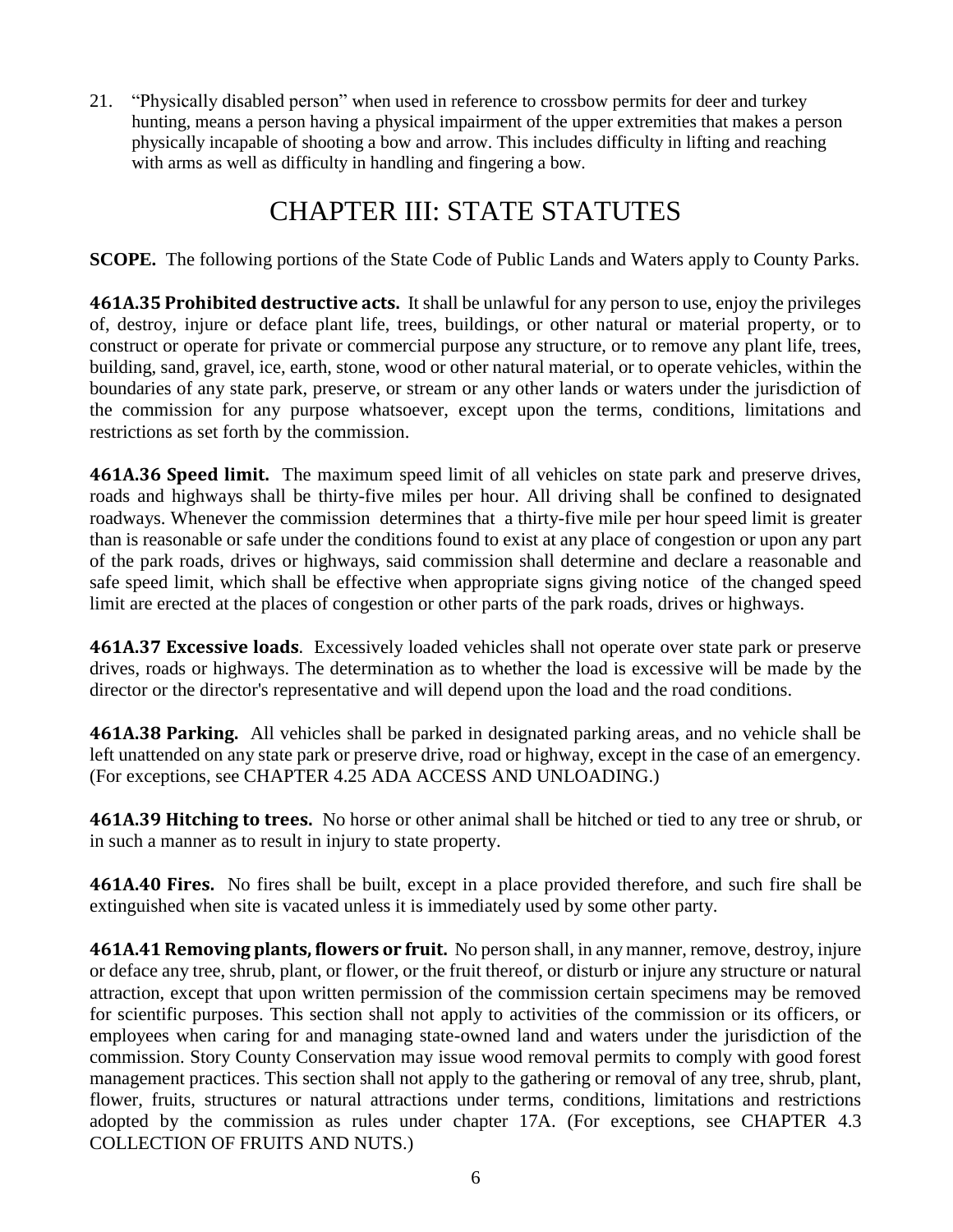**461A.42 Use of firearms, explosives, weapons, and fireworks prohibited - exceptions.** The use of firearms, fireworks, explosives, and weapons of all kinds by a person is prohibited in all state parks and preserves except under the following conditions: A firearm or other weapon authorized for hunting may be used in preserves or parts of preserves designated by the state advisory board on preserves at the request of the commission. A person may use a bow and arrow with an attached bow fishing reel and ninety-pound minimum line attached to the arrow to take rough fish as provided by rule of the commission. (For exceptions, see CHAPTER 4.4 USE OF FIREARMS, CHAPTER 4.30 FIREWORKS PROHIBITED)

**461A.43 Littering grounds.** No person shall place any waste, refuse, litter or foreign substance in any area or receptacle except those provided for that purpose.

**461A.44 Prohibited areas.** No person shall enter upon portions of any state park or preserve in disregard of official signs forbidding same, except by permission of the director or the director's representative.

**461A.45 Animals on leash.** No privately-owned animal shall be allowed to run at large in any state park or preserve or upon lands or in waters owned by or under the jurisdiction of the commission except by permission of the commission. Every such animal shall be deemed as running at large unless the owner carries such animal or leads it by a leash or chain not exceeding six feet in length, or keeps it confined in or attached to a vehicle. (For exceptions, see CHAPTER 4.6 TRAINING AND EXERCISING DOGS.)

**461A.46 Closing time.** Except by arrangement or permission granted by the director or the director's authorized representative, all persons shall vacate state parks and preserves before 10:30 p.m. Areas may be closed at an earlier or later hour, of which notice shall be given by proper signs or instructions. The provisions of this section shall not apply to authorized camping in areas provided for that purpose.

**461A.48 Camping areas**. No person shall camp in any portion of a state park or preserve except in portions prescribed or designated by the commission.

**461A.49 Time limit.** No camping unit shall be permitted to camp for a period longer than that designated by the commission for the specific state park or preserve, and in no event longer than for a period of two weeks.

**461A.50 Registering - vacating**. Any person who camps in any state park or preserve shall register the person's name and address with the park custodian and advise the custodian when the camp is vacated. Campsite registration must be in the name of a person 18 years of age or older who will occupy the camping unit on that site for the full term of the registration.

**461A.51 Camping refused.** Custodians are given authority to refuse camping privileges and to rescind any and all camping permits for cause.

**461A.57 Penalties.** Unless other punishment is provided, any person violating any of the provisions of sections 461A.36 through 461A.41, 461A.43, and 461A45 through 461A.56 is guilty of a simple misdemeanor.

**123.46 Consumption in public places.** A person shall not use or consume alcoholic liquor, wine, or beer upon the public streets or highways. A person shall not use or consume alcoholic liquor in any public place except premises covered by a liquor control license.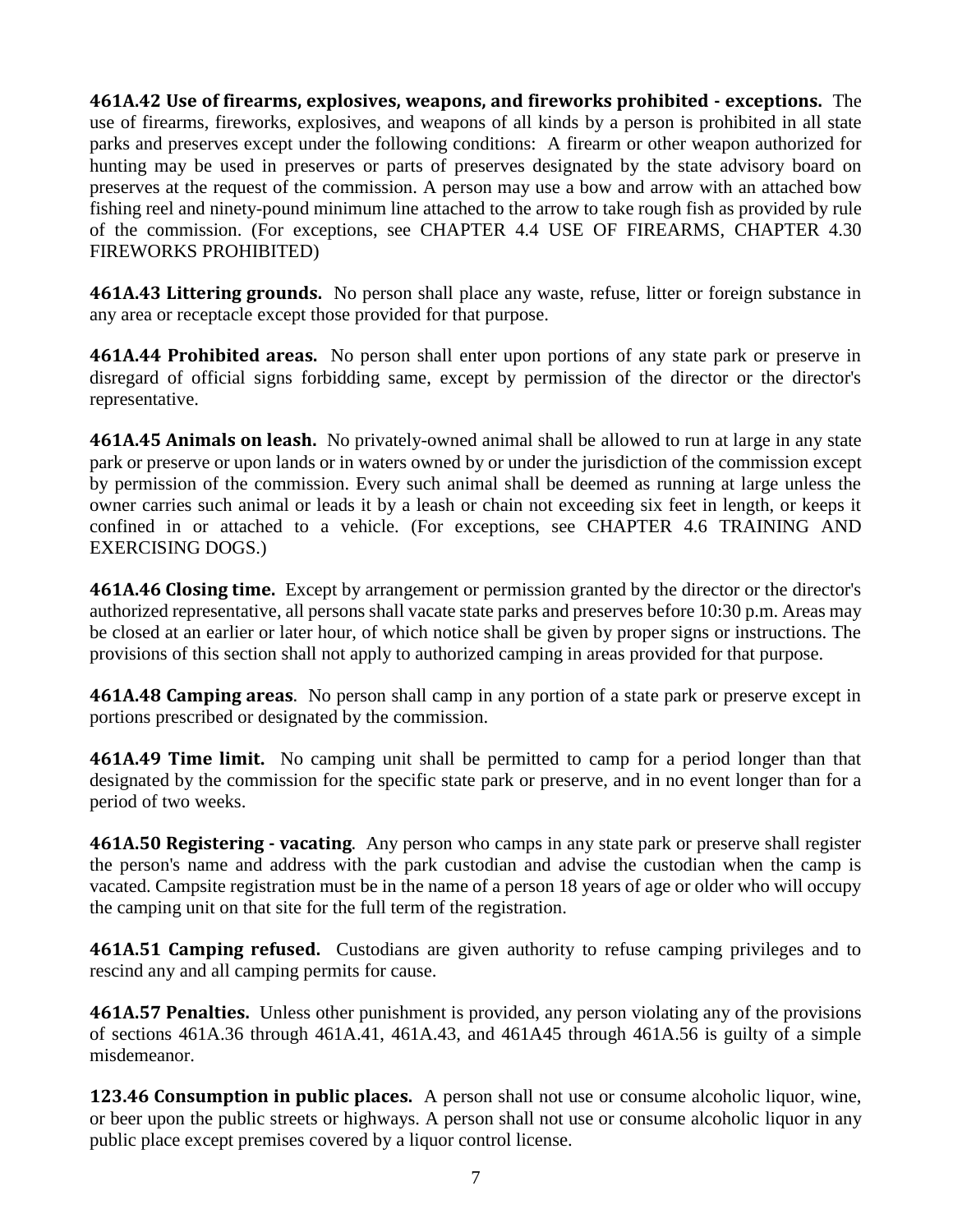**350.5 Regulations - penalty - officers.** The county conservation board may make, alter, amend or repeal regulations for the protection, regulation and control of all museums, parks, preserves, parkways, playgrounds, recreation centers, and other property under its control. The regulations shall not be contrary to, or inconsistent with, the laws of this state. The regulations shall not take effect until ten days after their adoption by the board and after their publication as provided in section 331.305 and after a copy of the regulations has been posted near each gate or principal entrance to the public ground to which they apply. After the publication and posting, a person violating a provision of the regulations which are then in effect is guilty of a simple misdemeanor. The board may designate the director and those employees as the director may designate as police officers who shall have all the powers conferred by law on police officers, peace officers, or sheriffs in the enforcement of the laws of this state and the apprehension of violators upon all property under its control within and without the county. The board may grant the director and those employees of the board designated as police officers the authority to enforce the provisions of chapters 321G, 321I, 461A, 462A, 481A, and 483A on land not under the control of the board within the county.

**350.10 Statutes applicable**. Sections 461A.35 through 461A.57 apply to all lands and waters under the control of a county conservation board, in the same manner as if the lands and waters were state parks, lands, or waters. As used in sections 461A.35 through 461A.57, "natural resource commission" includes a county conservation board, and "director" includes a county conservation board or its director, with respect to lands or waters under the control of a county conservation board. However, sections 461A.35 through 461A.57 may be modified or superseded by regulations adopted as provided in section 350.5.

## CHAPTER IV: STORY COUNTY CONSERVATION RULES - GENERAL

**4.1 SCOPE.** The provisions of these regulations apply to all SCC areas.

**4.2 FEES AND CHARGES.** It is unlawful for anyone to enter or use any facilities for which entrance fees or user fees are required without payment, except those persons on official business or authorized by special use permits.

**4.3 COLLECTION OF FRUITS AND NUTS.** Chapter 461A.41 of the Code of Iowa, entitled "Removing plants, flowers or fruit" is hereby modified under the authority of Chapter 350.10 of the Code of Iowa, as follows: It shall be lawful to collect the fruit of all nut and berry producing plants or mushrooms for non-commercial home use, provided that the collector does not damage the parent plant with the following exceptions:

- A. Prairie seed may not be collected from any SCC area without prior written permission from the Director or authorized representative.
- B. The collection of fruit and berries from state prohibited plants is strictly forbidden per Chapter 317.25 of the Code of Iowa (Invasive Plants Prohibited).

**4.4 USE OF FIREARMS.** Chapter 461A.42 of the Code of Iowa, entitled "Use of firearms prohibited exceptions" is hereby modified under authority of Chapter 350.10 of the Code of Iowa, as follows: It shall be lawful to hunt or pursue game birds or wild animals in or on all areas designated from time to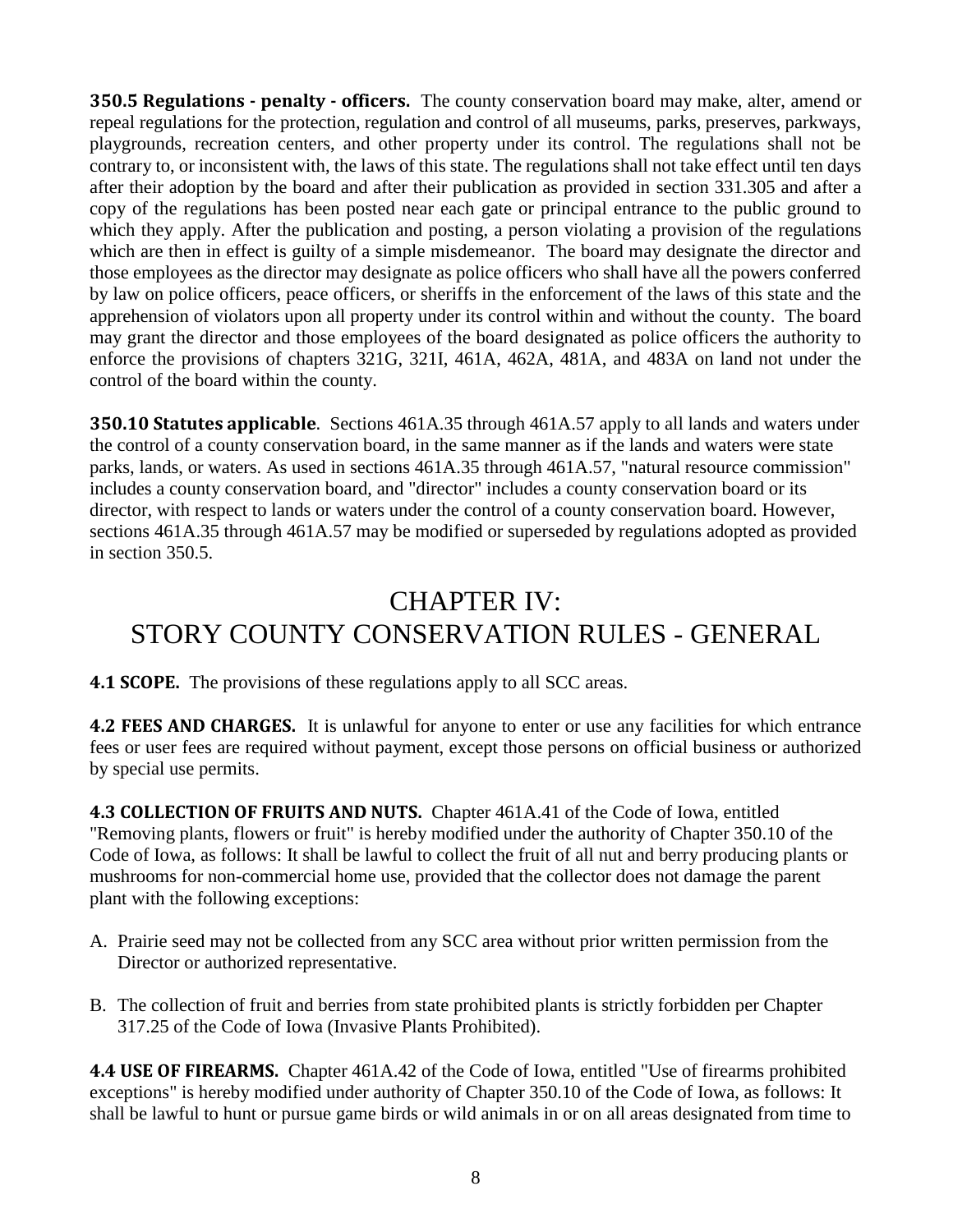time as hunting areas by the Board. The Department shall post these areas with official signs to notify the public of this lawful activity.

- A. No shooting or possessing firearms of any kind is allowed unless related to the act of hunting. However, a person with a valid permit may carry their firearm. The use of that firearm is prohibited. "Use" is defined as brandishing, displaying, bartering, striking with, firing, or attempting to fire the weapon.
- B. It is unlawful to hunt migratory game birds or resident game or furbearers with a firearm while possessing ammunition other than nontoxic ammunition in all SCC owned and managed areas. Skunk River Flats, Doolittle Prairie, and Colo Bog are not subject to this regulation but are subject to all State wildlife regulations.
- C. Public hunting is allowed but limited to archery hunting only at the following property: Wicks Wildlife Area.

**4.5BLINDS AND TREE STANDS RESTRICTED.** The use or construction of blinds or tree stands is prohibited except as follows. No person shall cut, sever, or alter or damage plant material or natural features to construct a blind or tree stand. No person will drive or place nails, spikes, pins, or other metal objects into trees to construct a blind or tree stand or to facilitate access to a blind or tree stand. Portable blinds or tree stands capable of being moved by one person from one location to another and capable of being removed daily may be used if these devices do not damage natural features.

**4.6 TRAINING AND EXERCISING DOGS.** Chapter 461A.45 of the Code of Iowa, entitled "Animals on Leash." is hereby modified under the authority of Chapter 350.10 of the Code of Iowa, as follows: It shall be unlawful to permit dogs to run at large for training or exercise, from March 15-July 15, in areas designated as hunting areas by the Board or zones within areas not open to hunting. The Board may close any area or portion of any area to all dogs and the training or exercising of dogs.

**4.7 HUNTING RESTRICTED.** It is unlawful to hunt, pursue, or molest birds or wild animals or to use or carry firearms, fireworks, explosives, and weapons of all kinds, except as otherwise provided by law, in areas not designated as a hunting area by the Board.

**4.8 NOISE PRODUCING DEVICES.** It is unlawful to operate or use any radio, television**,** stereo, musical instrument, electric generating plants, power saws, or any similar equipment in any area that creates excessive noise and/or disturbs other people. This equipment under no circumstances can be used between 10:30 p.m. and 5:00 a.m.

**4.9 RECREATION USES.** It is unlawful for any person to occupy any area for washing or repairing vehicles, advertising, political campaigning, hawking, peddling, or any other commercial activity or any other purpose not primarily recreational, except concessionaires acting under a contract or authorization issued by the SCC Board, its Director, or an authorized representative.

#### **4.10 SPECIAL EVENTS.**

A. A permit is required to hold an event meeting the following criteria on SCC owned or managed land:

- 1. Any event or gathering not sponsored by SCC and including 250 people or more.
- 2. Any event or gathering charging admission or charging for services regardless of the number of people.
- 3. Any event utilizing a party tent, amplified music, or in-ground stakes/signs.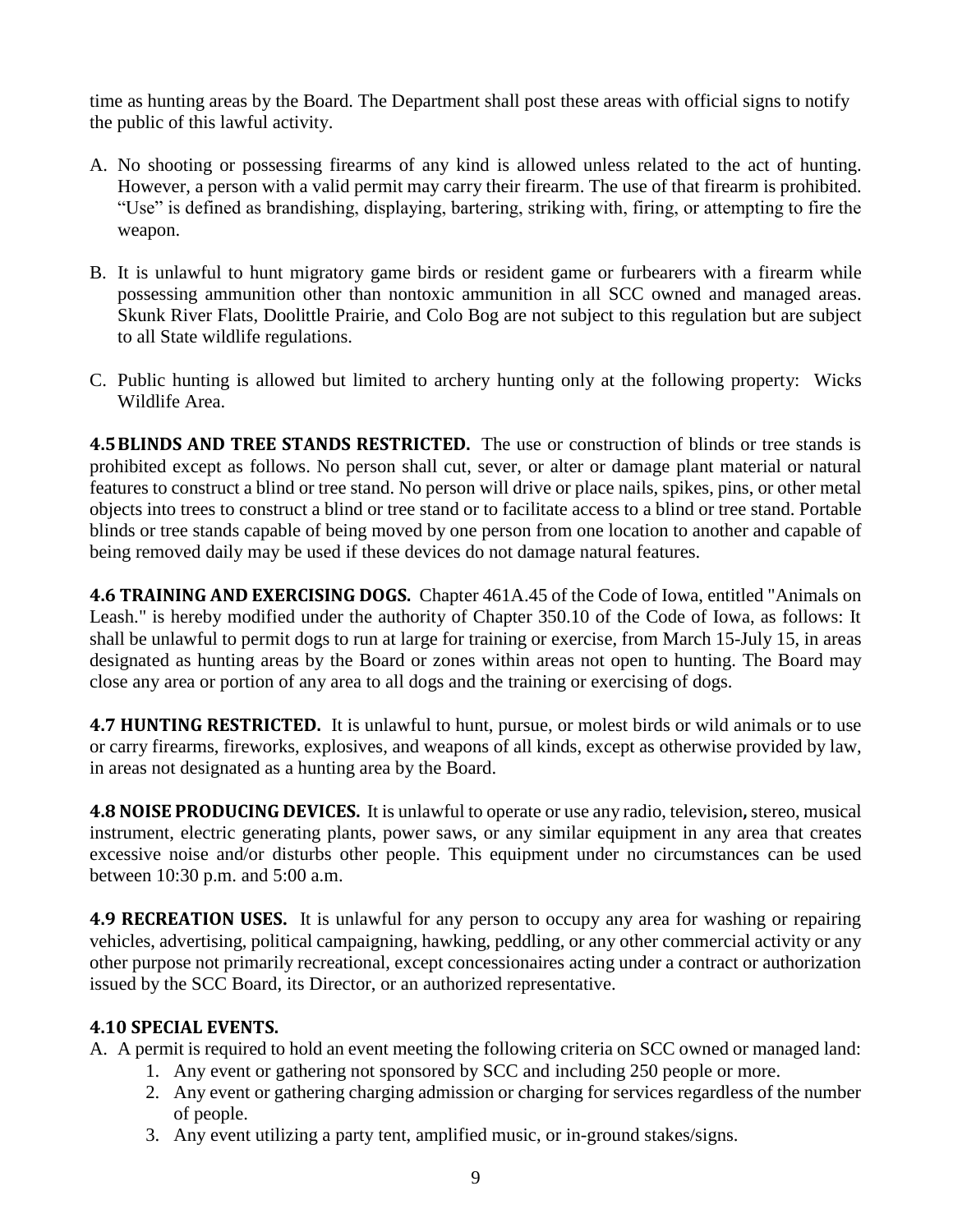- B. The following conditions and provisions apply to those seeking a special events permit:
	- 1. The permit application must be filed with SCC at least 30 days before the event or gathering.
	- 2. A certificate of liability insurance is required for all special events. The applicant must provide proof of liability coverage (minimum of \$1 million) and must list Story County Conservation and Story County, Iowa as additional insured for the event before the permit will be approved.
	- 3. A non-refundable filing fee of \$75.00 must be submitted with the application.
	- 4. Sanitary facilities are provided (in addition to any already present at the proposed site) for special events at a minimum rate of one unit per 50 people. The applicant is responsible for payment of these facilities.
	- 5. Security is required for events or gatherings of 250 people or more at a minimum rate of one uniformed officer per 250 people. The applicant must arrange and pay for all security costs. Contracts with third parties are included with the application and subject to approval of the Director or authorized representative.
	- 6. First aid personnel may be required at the discretion of the Director or authorized representative at special events. The applicant must arrange and pay for all first aid personnel. Contracts with third parties are included with the application and subject to approval of the Director or authorized representative.
	- 7. Any event requiring a permit must not exceed the natural or physical limits of the proposed site or facility.
	- 8. The Director or an authorized representative reserves the right to review all applications and deny a permit based on failure to meet any or all requirements.
	- 9. The recipient of a permit agrees to indemnify, defend, and hold SCC and its employees harmless from any action or liability arising from the proposed event or gathering.
	- 10. Waivers or additional requirements must be agreed upon by both SCC and the recipient of the permit, signed and dated, and included with the special events permit application.
	- 11. All local and state laws apply.

**4.11 USE OF HORSES RESTRICTED.** It is unlawful to ride, lead, or allow the entry or use of horses or horse-drawn wagons on any areas, except public roads and parking areas. The Board shall designate trails and roads for the use of horses. The Director or an authorized representative may, by issuing a permit, allow horse use on any area. (For exceptions, see CHAPTER 5.3 East and West Peterson Park, 5.4 Heart of Iowa Nature Trail, 5.7 Praeri Rail Trail, and 5.8, portions of the Skunk River Greenbelt.)

**4.12 ATVs AND SNOWMOBILES RESTRICTED.** It is unlawful to operate any snowmobile, tote bike, air sled, swamp buggy, all-terrain vehicle, or other land conveyance propelled by a gasoline or electrical engine and running on wheels, tracks, or runners in any area, except for those trails, roads, and lake ice which the Board designates and those areas for which a permit has been issued. (For exceptions, see CHAPTER 5.2 Dakins Lake, 5.3 East and West Peterson Park, 5.4 Heart of Iowa Nature Trail, 5.5 Hickory Grove Park, and 5.7 Praeri Rail Trail.)

**4.13 TRAPPING.** It is unlawful to trap or attempt to trap any wild animal in any area not designated as a hunting area by the Board. Protection of areas and facilities is accomplished as needed by the Director or an authorized representative.

**4.14 SWIMMING RESTRICTED.** It is unlawful to swim, wade, or engage in related water activities in or on any pond or waters in any area, except for designated ponds or water clearly marked by official signs. Wading for the purpose of hunting or fishing is allowed. No swimming is allowed in swimming areas between sunset and sunrise. (For exceptions, see CHAPTER 5.3 East and West Peterson Park and 5.5 Hickory Grove Park.)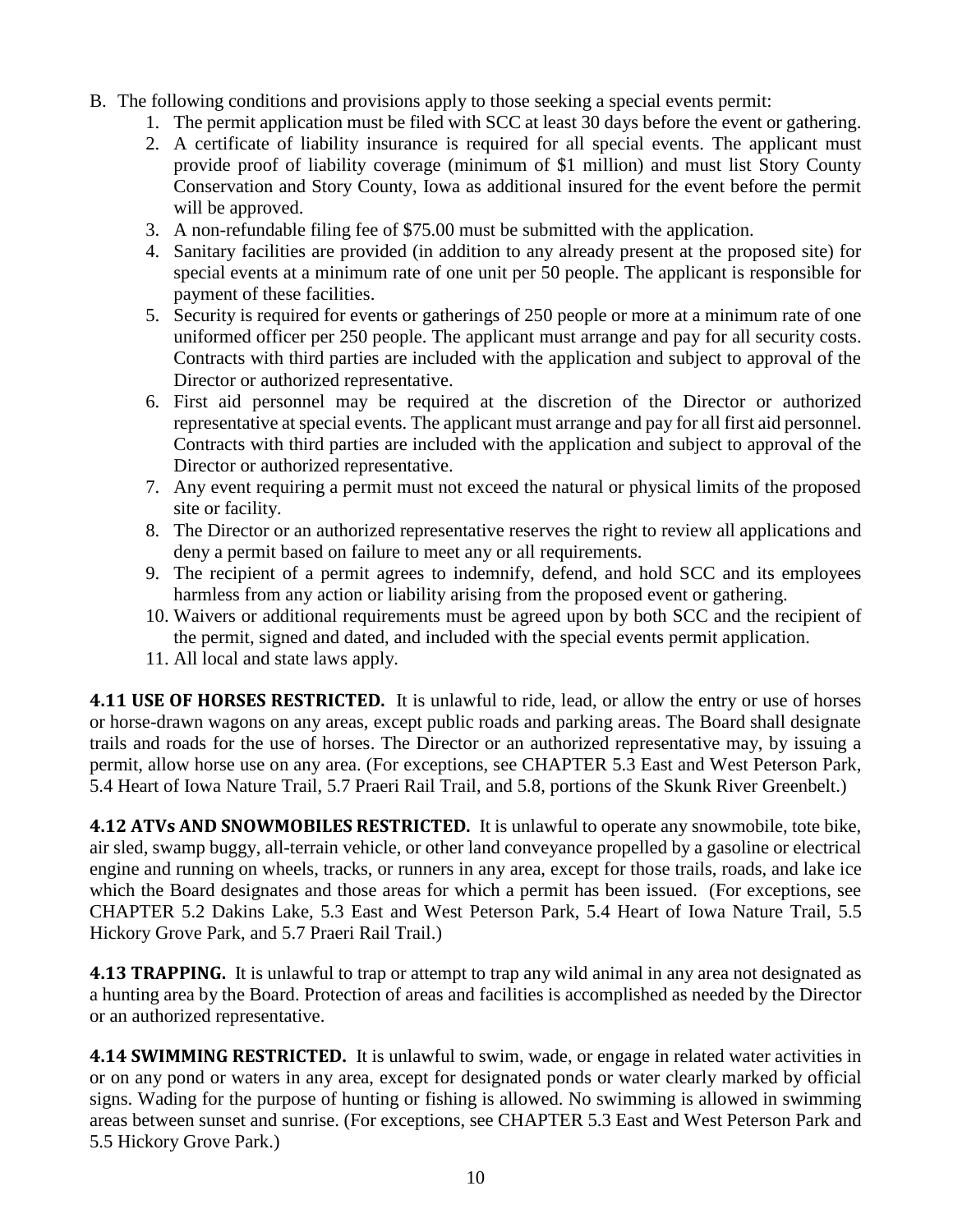**4.15 DOMESTIC REFUSE NOT PERMITTED.** It is unlawful to dispose of garbage, refuse, or litter from any household, business, or other place in SCC litter containers or on the ground in any area.

**4.16 BOATS UNATTENDED NOT PERMITTED.** It is unlawful to leave unattended any vessel for more than twelve consecutive hours, or between 10:30 p.m. - 5:00 a.m. (For exceptions, see CHAPTER 5.2 Dakins Lake and 5.5 Hickory Grove Park.)

**4.17 MOTOR VEHICLES UNATTENDED NOT PERMITTED.** It is unlawful to leave unattended any motor vehicle on any area after park hours without the permission of the Director or an authorized representative. Vehicles left in parks after park hours may be towed at the discretion of the Director or authorized representative.

**4.18 OFFICIAL SIGNS.** It is unlawful for any person to enter, use, or occupy any area or facilities within the area in disregard of official signs. All signs are official signs.

#### **4.19 POSSESSION AND CONSUMPTION OF BEER OR ALCOHOLIC BEVERAGE PROHIBITED.**

Beer (with an alcohol content 5% or less by weight) and wine (with an alcohol content 17% or less by weight) can be consumed in county parks. Drinking of these beverages is not permitted on roads or in parking areas. Hard liquor (such as whiskey, vodka, etc.), wine with an alcohol content of more than 17% by weight or other alcoholic liquors are not to be consumed in parks and recreation areas. No person or group can bring, use, or have in their possession on any area, beer or alcoholic beverage in a keg or any other container larger than one gallon. (For exceptions, see 5.2 Dakins Lake, 5.3 East and West Peterson Park, 5.5 Hickory Grove Park, and 5.6 McFarland Park.)

**4.20 METAL DETECTORS.** Metal detectors may be used in all SCC owned or managed land except in designated campgrounds and historic or archeological sites. All items found by metal detector are subject to the provisions of Iowa Code Chapter 556F.

**4.21 PARK HOURS.** All SCC owned or managed lands are open at 5:00 a.m. and close at 10:30 p.m., in compliance with Chapter 461A.46 of the Code of Iowa (1993). (For exceptions, see CHAPTER 5.3 East and West Peterson, 5.5 Hickory Grove Park, 5.6 McFarland Park, and 5.8 Skunk River Greenbelt.) During hunting and trapping seasons set by the state, SCC owned or managed lands designated as public hunting areas are exempt from designated park hours for hunting related activities only. State hunting and trapping rules and regulations apply in all Story County public hunting and trapping areas.

**4.22 WAR-LIKE GAMES.** War-like games using weapon-type projectiles e.g. paintballs, are not allowed on SCC owned or managed land or water.

**4.23 SCUBA DIVING, SNORKELING, AND OPEN WATER SWIMMING.** Scuba diving and snorkeling are defined as swimming and are restricted to designated areas and hours specified by the Board. Certified divers or athletes training for distance swimming may be allowed outside of designated areas by permit issued from the Director or an authorized representative.

**4.24 ADA ACCESS AND UNLOADING.** Driveways to shelters and lodges may be used for vehicle access for loading or unloading, but vehicles may not be left unattended unless they display a persons with disabilities parking permit. Wheelchairs, scooters, and manually powered mobility aides are permitted for individuals with mobility impairment in all areas open to pedestrians in accordance with ADA Title II, Part 35.104 and ADA Title III, Part 36). Other power-driven mobility devices are allowed only on areas defined in an assessment and by SCC permit only. Approved permits are valid for a period of time not to exceed one year and can be renewed annually.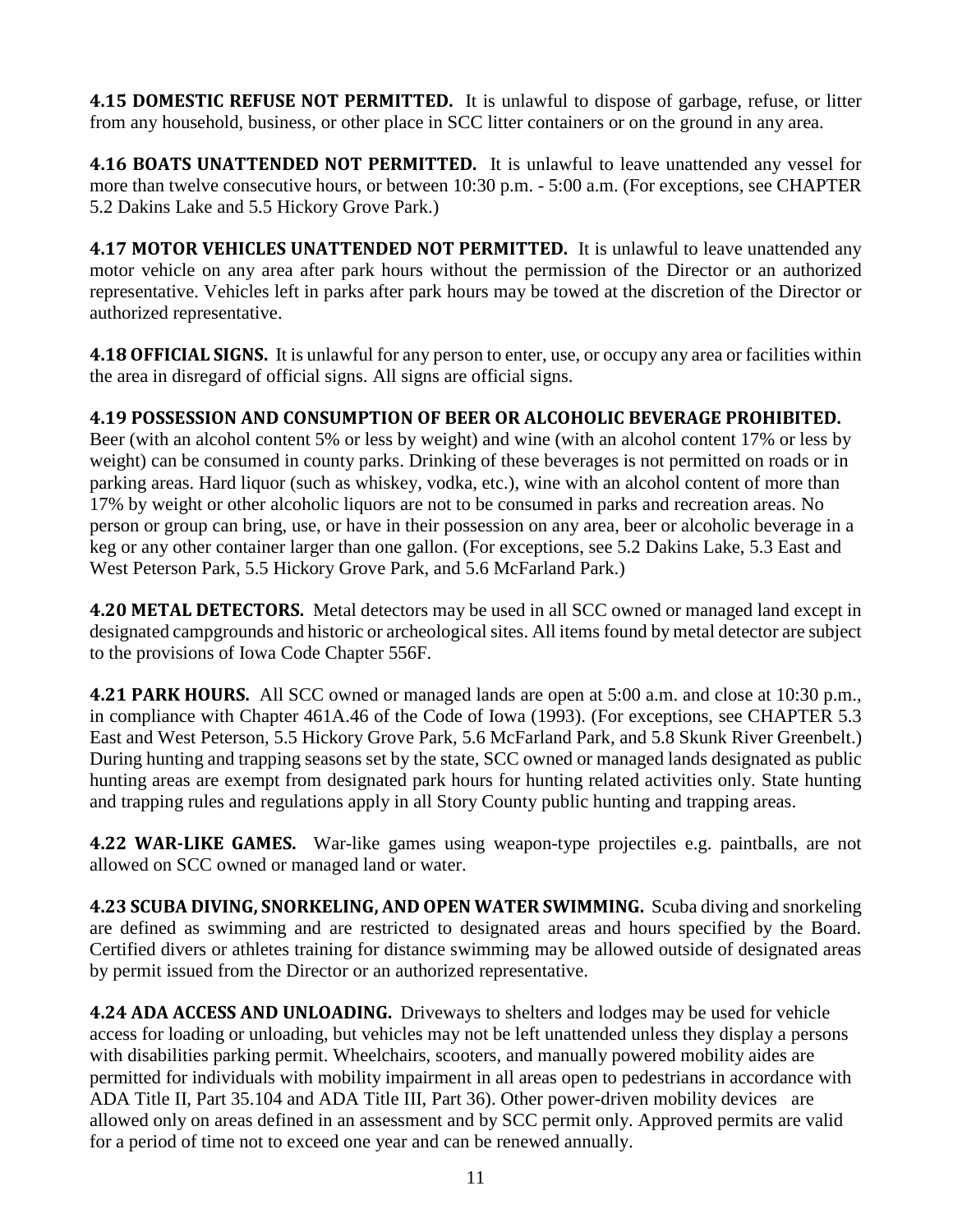**4.25 CAMPING.** Camping is allowed at the following designated areas from April 1 to October 31: Dakins Lake (main campground [29 sites], east campground [8 sites], and east primitive [2 sites]). Hickory Grove Park (Breezy Bay campground [42 sites] and primitive area [11 sites]). All campsites are closed from November 1 to March 31. The Director may allow self-contained RV camping beyond this period for a reduced rate. Remote camping (1 site) is allowed year-round at Robison Wildlife Acres (see 5.9 Robison Wildlife Acres).

#### A. Reservable Campsites

- 1. Designated campsites are reservable.
- 2. Reservations for the next calendar year will be available after November 1 at [www.mycountyparks.com.](http://www.mycountyparks.com/) There is an additional \$1.00 charge per night for reservations.
- 3. Reservations must be made at least 5 days in advance of arrival.
- 4. Check-in/check-out time is 3 p.m.
- 5. Reservations are posted five days in advance. If not reserved, sites are available on a firstcome, first-served basis, however, campers shall not pay for more than 5 days at a time.
- 6. No portable generators are allowed at the Hickory Grove Primitive Campground or at Dakins Lake East Campground primitive sites.
- B. Non-Reservable Campsites
	- 1. Non-reservable camping sites are available on a first-come, first-served basis.
	- 2. All campers must register within 1/2 hour of arrival and display a camping receipt on the campsite post. All information on the registration envelope must be filled out completely and accurately. If the campground attendant or ranger needs to locate the camper to collect camping fees, a \$5.00 fee may be assessed.
	- 3. A camping unit, as defined in Chapter II.15, must be present and set up on the site before the site can be paid for/occupied.
- C. Camping Rules are as follows (for exceptions, see CHAPTER 5.9 Robison Wildlife Acres):
	- 1. The site must be registered under the name of an adult who will occupy the site.
	- 2. One camping unit per campsite is allowed with an additional tent allowed for minor children. Tent only camping (no trailers, RVs, or pull campers) is allowed at Hickory Grove Primitive Campground or at Dakins Lake East Campground primitive sites.
	- 3. Trailers and campers must be parked on the camping pad.
	- 4. Vehicles must be parked in designated campsites, off of the grass and the campground road. Additional vehicles and visitors must park in designated parking areas. A maximum of two vehicles per site is allowed.
	- 5. Quiet hours are 10:30 p.m. to 7:00 a.m.; visitors must leave by 10:30 p.m.
	- 6. Loud and offensive noises of any kind, such as loud music, voices, or televisions that can be heard beyond the designated campsite are prohibited.
	- 7. The occupancy limit is 14 consecutive days; campers are then required to leave the park for a minimum of 48 hours. Between April 1-30 and October 1-31, campers may be allowed to stay beyond the 14-day limit with written permission from a park ranger. Campers will be required to move to a different site after 14 days.
	- 8. All pets must be leashed. Tying pets to trees or vegetation is prohibited. Animals shall not be allowed to become a public nuisance.
	- 9. Trees or shrubs may not be cut or damaged in any way.
	- 10. Daily check-in/check-out time is 3 p.m.
	- 11. No refunds are available and moving between campsites is not allowed.
	- 12. Campers may leave their vessels on the lake between 10:30 p.m.-5:00 a.m. at the dock along the shoreline at Hickory Grove Breezy Bay Campground.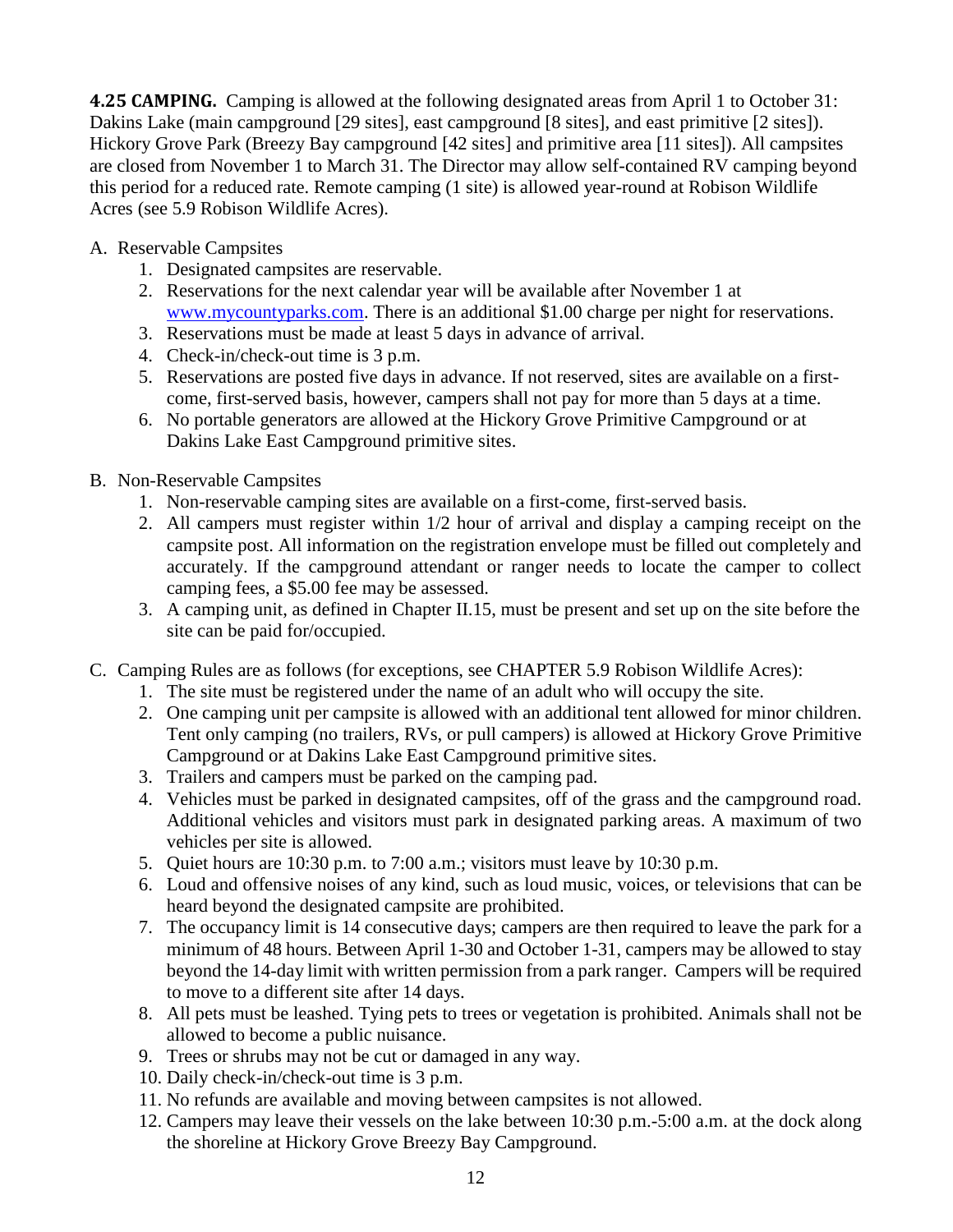- 13. Campsites must be kept clean and orderly at all times.
- 14. Fires are allowed in designated receptacles only. No trash is allowed in fire rings.
- 15. No washing of vehicles or campers with park water is allowed.
- 16. No trash can be left at the camping site or in fire rings. All trash must be placed in dumpsters or trash cans.
- 17. All driving is confined to designated roadways and restricted to properly registered motor vehicles. The use of motor scooters, electric bikes, and similar devices is prohibited. Electric personal assistive mobility devices may be operated in accordance with the requirements of Section 321.235A of the Iowa Code.
- 18. Dishwashing in lakes, ponds, rivers, and streams is prohibited.
- 19. Shower use at campgrounds is limited to registered campers only. Washing pets, clothes, or dishes in shower facilities is prohibited.
- 20. Unattended camping equipment may be removed or impounded as provided by law.
- 21. Speed limit is 5 MPH throughout the campground at all times. Radar is in use and citations may be issued.
- 22. Firewood is available for purchase from the campground host.
- 23. The designated accessible campsite #29 at Dakins Lake, is only available for use by those individuals qualified as a person with a disability under Iowa Code 3211.1.

#### **4.26 SUPERVISED YOUTH CAMPING.**

Supervised youth camping is allowed only by advanced reservation at McFarland Park (1 sites), Hickory Grove Park (1 site), Dakins Lake (1 site), and Robison Wildlife Acres (1 site) for recognized youth groups.

- A. Eligible groups shall consist of minor members of an established organization under the leadership of at least one adult (18 years of age or older) for every eight minors in the group.
- B. The following regulations will be enforced:
	- 1. Tent camping only is permitted.
	- 2. Adults must be in attendance during the entire encampment period.
	- 3. Camping is allowed in designated areas only, with vehicles and trailers restricted to parking areas.
	- 4. All activity after 10:30 p.m. shall be restricted to the camp area. Anyone found outside of the area is subject to a violation of park regulations. Quiet hours must be observed between 10:30 p.m. and 7:00 a.m.
	- 5. Dishwashing in the lakes, ponds, rivers, and streams is prohibited.
	- 6. Fires are allowed in designated receptacles only.
	- 7. Other park regulations as posted shall apply.
- C. Payment of the reservation fee and damage deposit is due within 14 days of the verbal reservation. If the request is made within two weeks of the reservation date, payment is due according to the date listed on the reservation form. If payment is not received by the date specified, the reservation request is voided and the date made available to others.

#### **4.27 IMPORTATION OF FIREWOOD FROM ALL LOCATIONS OUTSIDE OF STORY COUNTY**

**PROHIBITED.** Effective February 10, 2014, it is unlawful to import firewood from outside Story County into SCC owned or managed land unless it has been certified or approved by a county, state, or federal natural resource agency.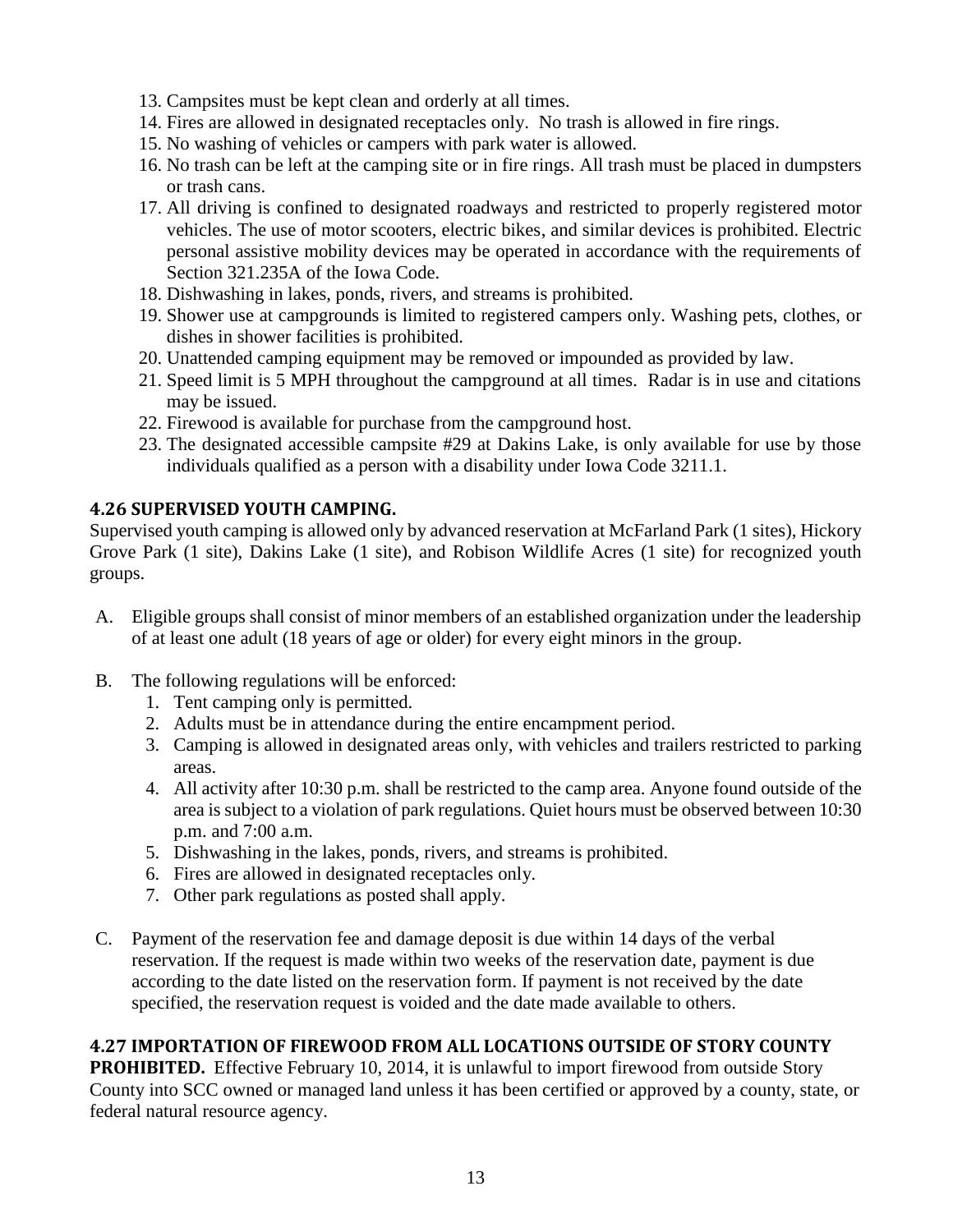**4.28 RESEARCH PERMITS.** A research permit is required for all research conducted on SCC owned or managed land.

**4.29 BICYCLES.** Bicycles, as defined in Iowa Code **321.1(40)(c),** may be used on all SCC owned or managed trails except in designated areas. (For exceptions, see 5.6 McFarland Park, and 5.8 Skunk River Greenbelt.)

**4.30 FIREWORKS PROHIBITED.** The use of consumer fireworks or display fireworks, as defined in state code section 727.2, is prohibited on all SCC owned or managed land unless approved for an event by the Director or authorized representative.

**4.31 BOAT MOTORS.** It shall be lawful to use electric motors for boating purposes on all SCC lakes and ponds. Use of all non-electric outboard or inboard motor is prohibited unless granted permission by the Director or authorized representative.

## CHAPTER V: STORY COUNTY CONSERVATION RULES - SPECIFIC AREAS

**5.1 SCOPE.** These rules and regulations apply to the specific areas listed.

#### **5.2 DAKINS LAKE.**

- A. (See CHAPTER 4.25 Camping.) The designated accessible campsite is only available for use by those individuals qualified under Iowa Code 321L.1.
- B. Swimming is prohibited.
- C. The park is closed to hunting and trapping.
- D. The shelter may be reserved from April 1 October 31. Reservations must be made in advance through the SCC administrative office or online. Payment of the reservation fee and damage deposit is due within 14 days of a verbal reservation. There are no refunds for cancellations; however, an alternate date may be selected within the same calendar year. Events for the next calendar year may be scheduled after November 1 of the current year. If not reserved, the shelter is available on a first-come, first-served basis at no cost. The kitchenette is available for use only with a reservation.

Consumption of beer and wine (bottles, cans, or kegs) is allowed at the shelter during the reservation period. The renter must declare prior to the reservation if alcohol will be present. Failure to notify SCC of the presence of alcohol prior to the rental will result in the forfeiture of the damage deposit. Additionally, any persons in possession of or consuming beer/wine without paying the deposit will be subject to a fine, forfeiture of the rental, and/or confiscation of the beer/wine at the ranger's discretion.

The responsible person on the contract shall ensure that all persons consuming beer/wine at the event are of a legal age.

E. Golf carts and off-road utility vehicles are allowed to operate on the roads at Dakins Lake during the hours of sunrise to sunset. In compliance with Iowa Code 321I, all vehicles must be equipped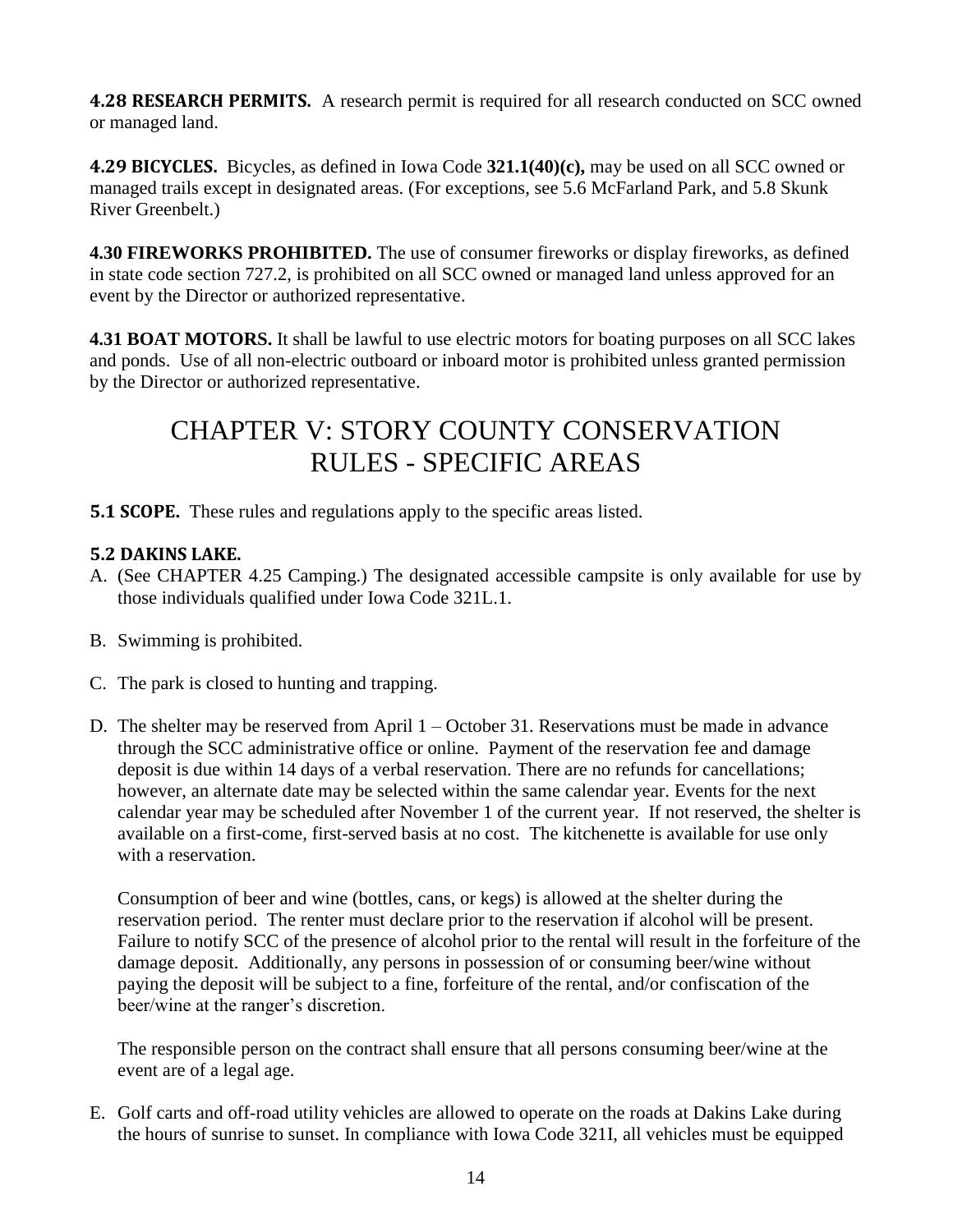with adequate brakes, a slow-moving vehicle sign, a bicycle safety flag, and carry no more than the number of passengers designated by the manufacturer. Operators must have a valid driver's license and follow all park rules. Vehicles cannot be operated in a careless, reckless, or negligent manner.

Golf carts, ATVs, and off-road utility vehicles are allowed to operate on the lake ice at Dakins Lake during posted park hours.

- F. Snowmobiling is allowed during posted park hours on lake ice only. Operation must be in compliance with Iowa Code 321G.
- G. Shore fishing is allowed after park hours. Fishing boats are allowed on the lake surface between 10:30 p.m. and 5:00 a.m.

#### **5.3 EAST AND WEST PETERSON.**

- A. The park is open to public hunting and subject to all rules applying to game management except that hunting is limited to the use of shotgun, bow and arrow, and black powder rifle only. No rimfire or centerfire rifles or handguns are allowed.
- B. Swimming Beach Rules and Regulations.
	- 1. Users of the beach facility at West Peterson Park are subject to the following rules and regulations:
		- a) The beach area is closed and swimming is prohibited from sunset to sunrise.
		- b) Swimming is allowed inside the roped area only when the beach is open.
		- c) Certified divers or athletes training for long distance swimming may be allowed outside of the roped area by permit from the Director or an authorized representative.
	- 2. The following are prohibited at the beach area:
		- a) Hanging from or attaching people or items to buoys.
		- b) Using abusive language.
		- c) Using glass containers.
		- d) Amplification greater than 75 decibels.
		- e) Using external speakers from the parking lot.
		- f) Dunking people.
		- g) Unruly behavior.
		- h) Standing on inflatable beach items in the water.
		- i) Fishing and boating from the beach or in the beach area.
		- j) Using paddles or oars from inflatable beach items.
		- k) Pets.
- C. Horses are permitted on designated trails.
- D. Shore fishing is allowed after park hours. Fishing boats are allowed on the lake surface between 10:30 p.m. and 5:00 a.m.
- E. No alcohol of any kind or size can be possessed or consumed at West Peterson Park.
- F. Snowmobiles, ATVs, and off-road utility vehicles are allowed to operate on the lake ice only during posted park hours. Operation must be in compliance with Iowa Code 321G.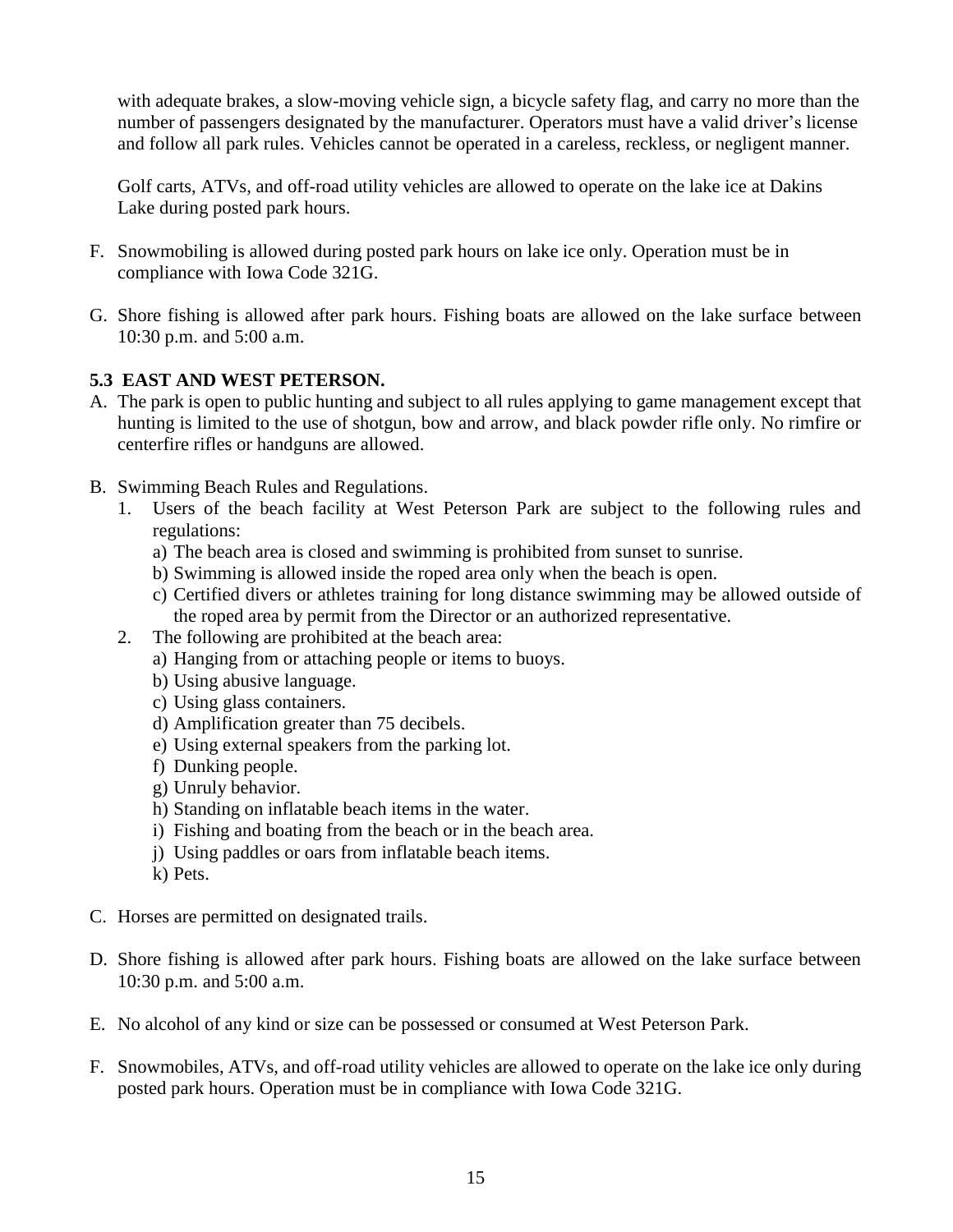#### **5.4 HEART OF IOWA NATURE TRAIL.**

- A. Hunting and trapping is not allowed on the concrete paved sections of the trail and is limited to areas outside of the first intersection within one mile of the city limits.
- B. Horses are allowed on the mowed grass portions of the trail only and should stay off concrete, limestone, and asphalt.
- C. When there is measurable snow, snowmobiles are restricted to the mowed area and are not allowed on the concrete, limestone or asphalt surfaced portion.

#### **5.5 HICKORY GROVE PARK.**

- A. Camping (See CHAPTER 4.25 Camping.)
- B. Swimming Beach Rules and Regulations.
	- 1. Users of the beach facility are subject to the following rules and regulations:
		- a) The beach area is closed and swimming is prohibited from sunset to sunrise.
		- b) Swimming is allowed inside the roped area only when the beach is open.
		- c) Certified divers may be allowed outside of the roped area by permit from the Director or an authorized representative.
	- 2. The following are prohibited at the beach area:
		- a) Hanging from or attaching people or items to buoys.
		- b) Using abusive language.
		- c) Use of alcoholic beverages, liquors, and glass containers.
		- d) Amplification greater than 75 decibels or using external speakers from the parking lot.
		- e) Sitting or standing on another's shoulders or back, throwing people, jumping on top of people.
		- f) Dunking people.
		- g) Unruly behavior.
		- h) Standing on inflatable beach items in the water.
		- i) Fishing and boating from the beach or in the beach area.
		- j) Using paddles or oars from inflatable beach items.
		- k) Pets.
- C. Boat Rental Rules and Regulations. Users of the boat rental facilities must adhere to the following rules and regulations:
	- 1. No refunds will be given.
	- 2. Boats returned wet or with wet equipment may be charged a wet fee in addition to regular charges.
	- 3. Boats returned late or after closing hours may be charged a late fee in addition to regular charges.
	- 4. Boats and equipment will not be rented to anyone under age 14. Youth under age 14 must be accompanied or supervised by a responsible person at least 18 years of age. Renters must show satisfactory proof of age to rent equipment.
	- 5. Boat rental docks will not be used for any activity other than putting in and taking out vessels.
	- 6. Swimming from a boat is prohibited.
- D. Snowmobiles, ATVs, and off-road utility vehicles are allowed to operate on the lake ice only during posted park hours. Snowmobiles, ATVs, and off-road utility vehicles are not allowed in game management areas. Operation of such vehicles must be in compliance with Iowa Code 321G and 321I.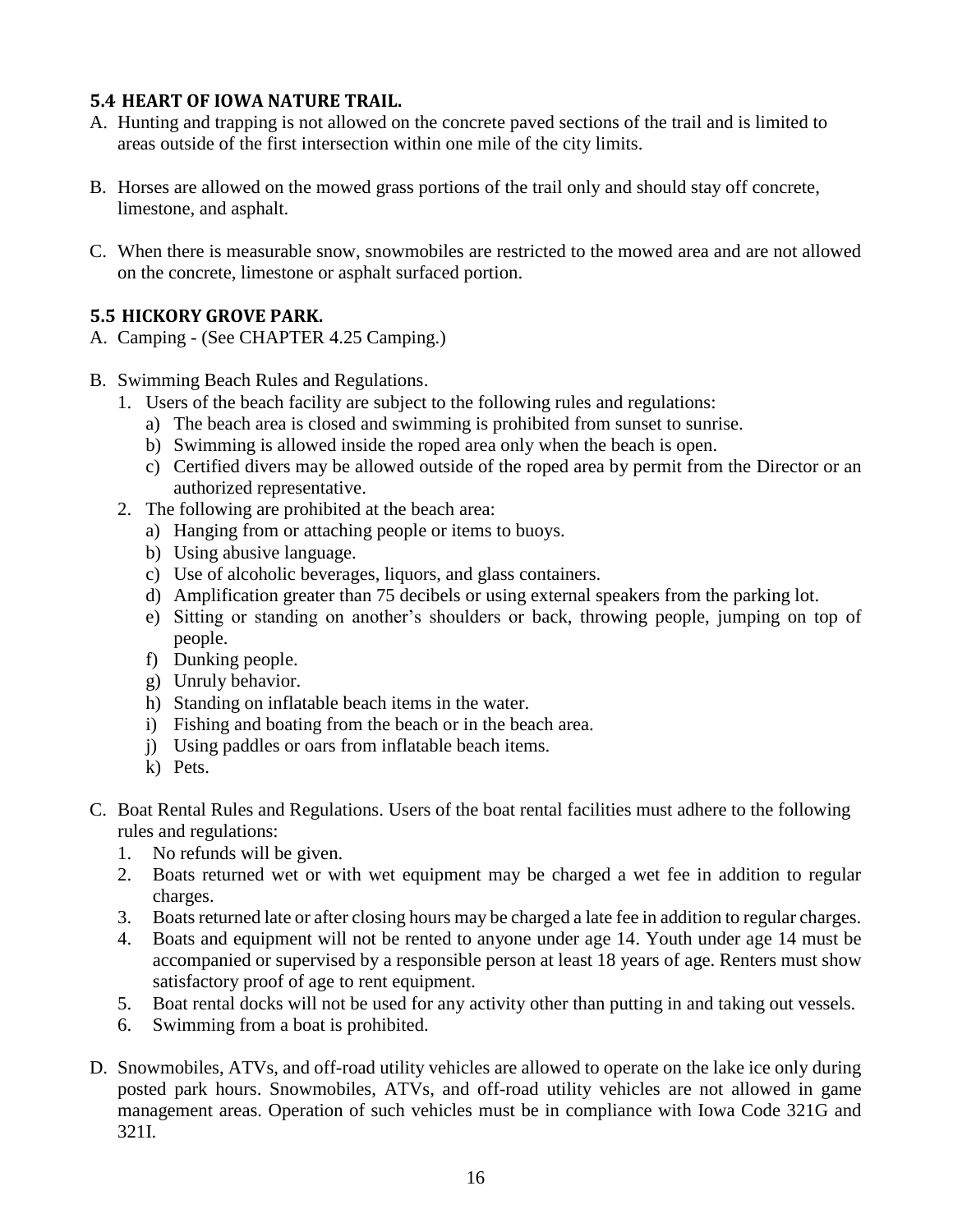- E. Shore fishing is allowed on the south side of the lake after park hours. Fishing boats are allowed on the lake surface between the hours of 10:30 p.m. and 5:00 a.m.
- F. Open picnic shelters are available on a first-come, first-served basis at no cost. Oriole Ridge Lodge and Snow Bunting Lodge may be reserved from April 1 – October 31. Reservations must be made in advance through the SCC administrative office or online. Payment of the reservation fee and damage deposit is due within 14 days of a verbal reservation. There are no refunds for cancellations; however, an alternate date may be selected within the same calendar year. Events for the next calendar year may be scheduled after November 1 of the current year.

Consumption of beer and wine (bottles, cans, or kegs) is allowed at the lodges during the reservation period. The renter must declare prior to the reservation if alcohol will be present. Failure to notify SCC of the presence of alcohol prior to the rental will result in the forfeiture of the damage deposit. Additionally, any persons in possession of or consuming beer/wine without paying the deposit will be subject to a fine, forfeiture of the rental, and/or confiscation of the beer/wine at the ranger's discretion.

The responsible person on the contract shall ensure that all persons consuming beer/wine at the event are of a legal age.

- G. No alcohol of any kind or size can be possessed or consumed at the beach area. The no alcohol area extends from the north boat ramp (not including the ramp area) to and including the Supervised Youth Camping Area.
- H. Users of the archery range are subject to the following rules and regulations. Individuals participating in unsafe practices may be asked to leave the park.
	- 1. Only archery equipment is allowed on the range.
	- 2. No firearms are allowed on the archery range.
	- 3. The downrange area must be unoccupied prior to and during shooting.
	- 4. Shooting is allowed only from the firing line.
	- 5. No camping is allowed in the archery range area.
	- 6. Range hours are from sunrise to a half hour after sunset.
	- 7. No tree stands are permitted.

#### **5.6 MCFARLAND PARK.**

- A. Conservation Center Library.
	- 1. The public may view library materials during business hours.
	- 2. Circulation of materials up to 30 days is granted with staff approval.
	- 3. Donations to the library will be reviewed by a group of conservation staff. SCC reserves the right to refuse donations.
- B. Conservation Center Multipurpose Room.
	- 1. When not utilized by SCC, the multipurpose room is available for rent between 7:00 AM and 10:00 PM.
	- 2. Reservations must be made in advance through the SCC office. Payment of the reservation fee and damage deposit is due within 14 days of a verbal reservation. There are no refunds for cancellations; however, an alternate date may be selected within the same calendar year. Events for the next calendar year may be scheduled after November 1 of the current year as follows:
		- a) As of November 1, reservations for the remainder of the current year, January through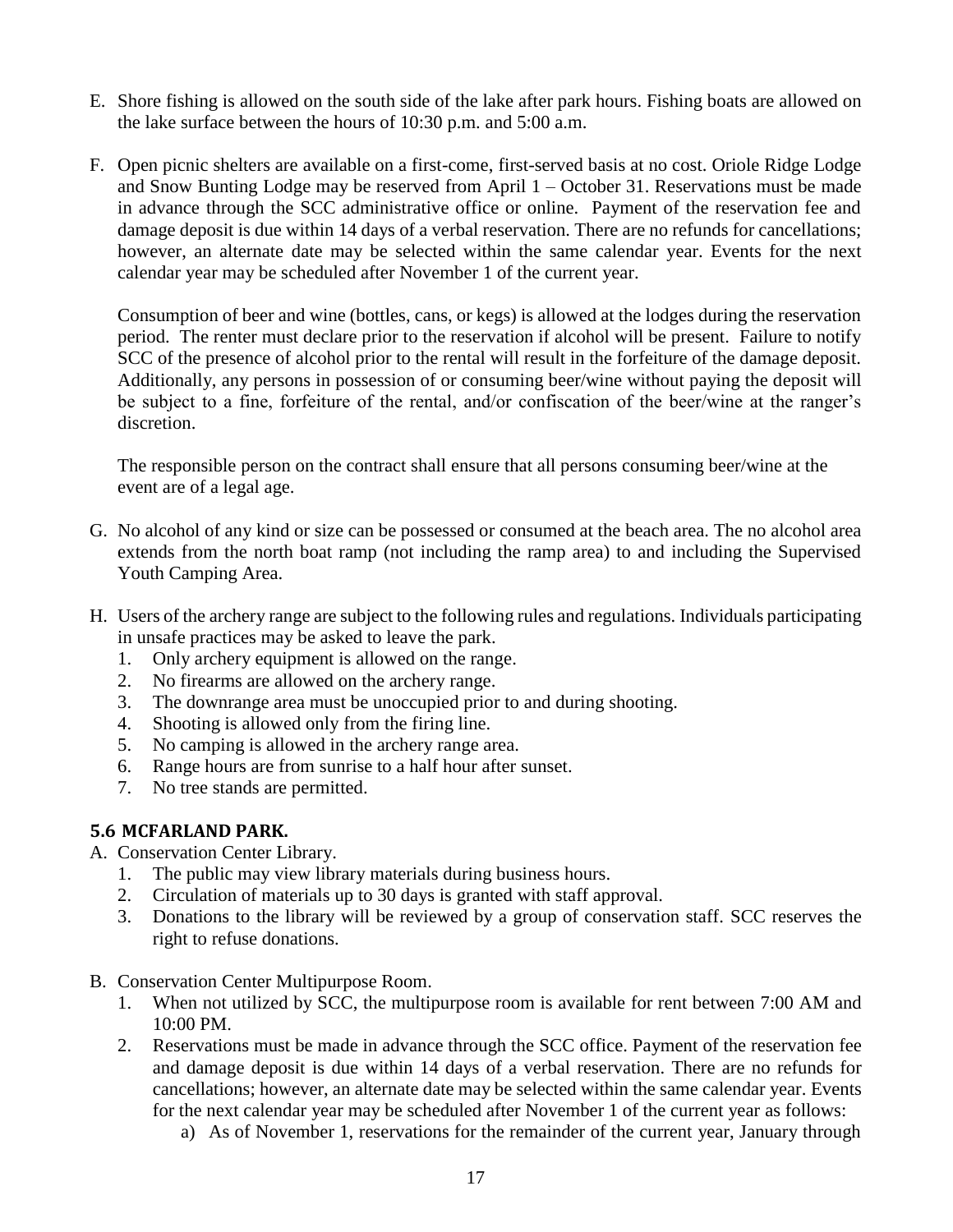May and December of the following year are accepted. Reservations for June to November are not allowed at this time.

- b) As of January 2, reservations for June, July, and August will be accepted. Reservations for partner organization reservations for September, October, and November may be taken as long as they know children may be in the building. September, October, and November reservations remain closed to the general public.
- c) As of September, reservations for September, October, and November will be accepted.
- 3. An "Application for Fee Waiver" form is available upon request. The Director or an authorized representative will make fee waiver decisions.
- 4. Consumption of beer and wine (bottles, cans, or kegs) is allowed at the rental facility for the reservation period. The renter must declare prior to the rental if alcohol will be present. Failure to notify SCC of the presence of alcohol prior to the rental will result in the forfeiture of the damage deposit. Additionally, any persons in possession of or consuming beer/wine without paying the deposit will be subject to a fine, forfeiture of the rental, and/or confiscation of the beer/wine at the ranger's discretion.

The responsible person on the contract shall ensure that all persons consuming beer/wine at the event are of a legal age.

- 5. No smoking is allowed in the facility. Designated smoking areas are limited to the sidewalks adjacent to streets.
- C. The observatory is owned and operated by the Ames Area Amateur Astronomers and is open during public star parties and by special request. Astronomers events are allowed in the park between the hours of 10:30 p.m. and 5:00 a.m.
- D. Bicycles shall not be ridden on trail segments as designated by official signs.

#### **5.7 PRAERI RAIL TRAIL.**

- A. When there is measurable snow, snowmobiles are restricted to the mowed area and are not allowed on the concrete or limestone surfaced portions.
- B. Horses are allowed on the mowed grass portions of the trail only and should stay off concrete.

#### **5.8 SKUNK RIVER GREENBELT.**

- A. The portion of the greenbelt from E18 to Anderson Canoe Access is open to horses.
- B. Fishing is allowed between the hours of 10:30 p.m. and 5:00 a.m. along county-managed greenbelt sections.
- C. Bicycles shall not be ridden on trail segments as designated by official signs.

#### **5.9 ROBISON WILDLIFE ACRES.**

- A. Remote camping (one site) is allowed. Reservations with payment are accepted at least five days prior to the camping date. On-site registration is available on a first-come, first-served basis if the site is not reserved. The following regulations are enforced:
	- 1. Tent camping only in the designated camping site.
	- 2. Vehicles and trailers are restricted to the parking area.
	- 3. Camp site occupancy is limited to three days and six people.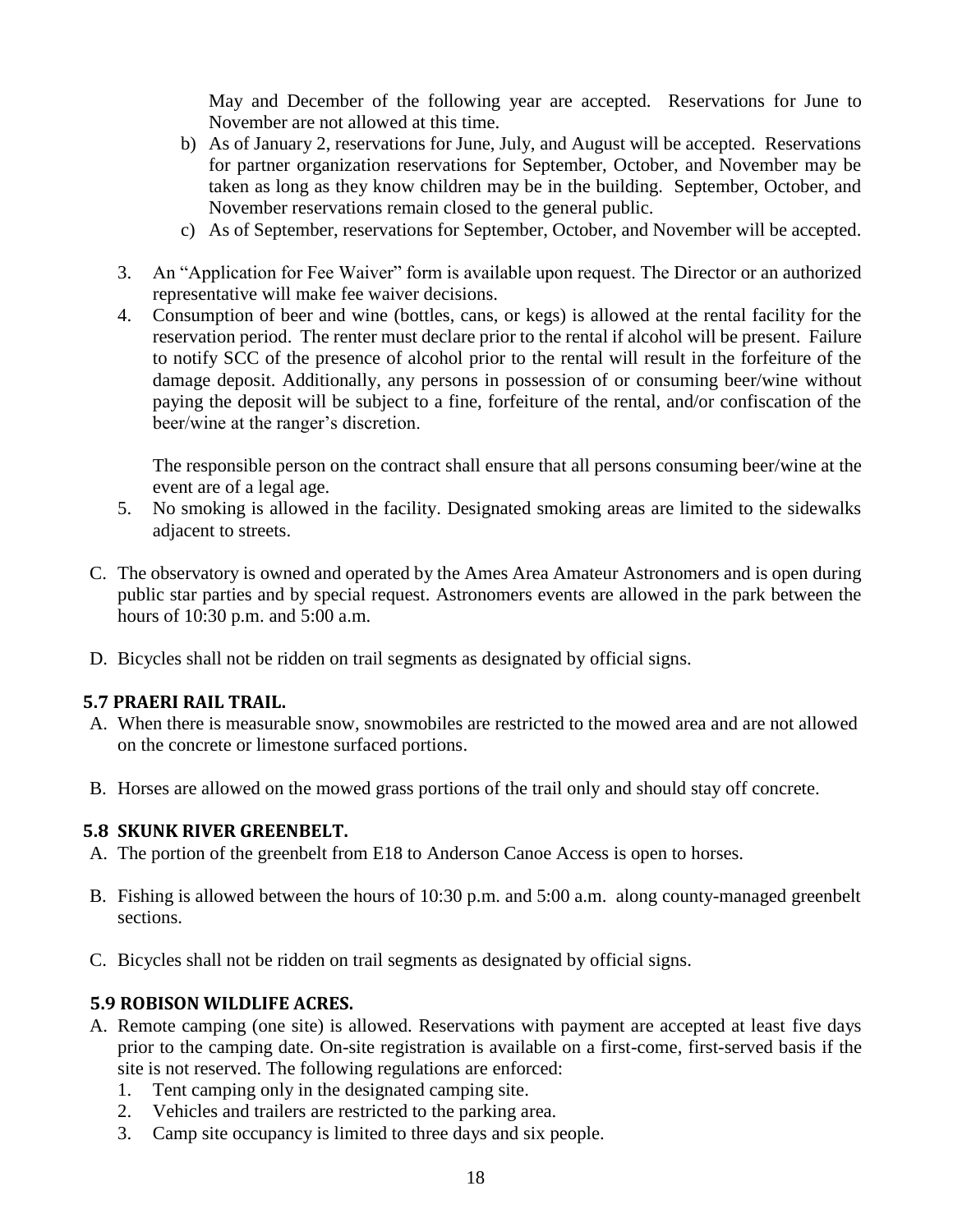- 4. Dishwashing or swimming in the lake, pond, river, or streams is prohibited.
- 5. Fires are allowed in the designated fire ring only.
- 6. Campers must carry out all trash.
- 7. Activity after 10:30 p.m. is restricted to the camp site. Quiet must be observed from 10:30 p.m. to 7:00 a.m.
- 8. Check out time is 3:00 p.m. daily.
- 9. Other park regulations as posted apply.

## CHAPTER VI: FEES

**6.1 SCOPE.** Fees or charges for services, facilities, equipment, materials, or supplies are collected by the SCC or authorized concessionaires and approved by the Board according to Chapter 350.4(7) of the Code of Iowa (1993).

**6.2 RETURNED CHECK FEES.** Returned checks, which include insufficient funds, unsigned checks, etc., will be charged a \$30.00 per check fee.

**6.3 EQUIPMENT RENTAL FEES.** The following are equipment rental and service fees:

- A. 10' Native grass/forb drill @ \$15.00/acre (minimum charge of \$25.00)
- B. 8' Native grass/forb seed drill @ \$15.00/acre (minimum charge of \$25.00)
- C. 6' Native grass/forb seed drill with no-till @ \$15.00/acre (minimum charge of \$25.00)
- D. 3-point broadcast seeders @ \$5.00/acre (minimum charge of \$25.00)
- E. Cultipacker @ \$8.00/acre (minimum charge of \$25.00)
- F. 15' disc @ \$5.00/acre (minimum charge of \$25.00)
- G. Mounted tree planter @ \$25.00/day
- H. Tree planter bars @ \$.50/bar/day
- I. Live animal traps @ \$5.00/week
- J. Custom planting fees \$50.00 per acre (minimum charge \$150.00)
- K. Custom mowing fees (native vegetation) \$12.00/acre (minimum charge \$150.00)
- L. A \$20.00 cleaning charge may be assessed.

**6.4 CAMPING FEES.** Camping is available April 1 **-** October 31. All campsites are closed from November 1 - March 31 except for remote camping at Robison Wildlife Acres and exceptions approved by the Director or an authorized representative.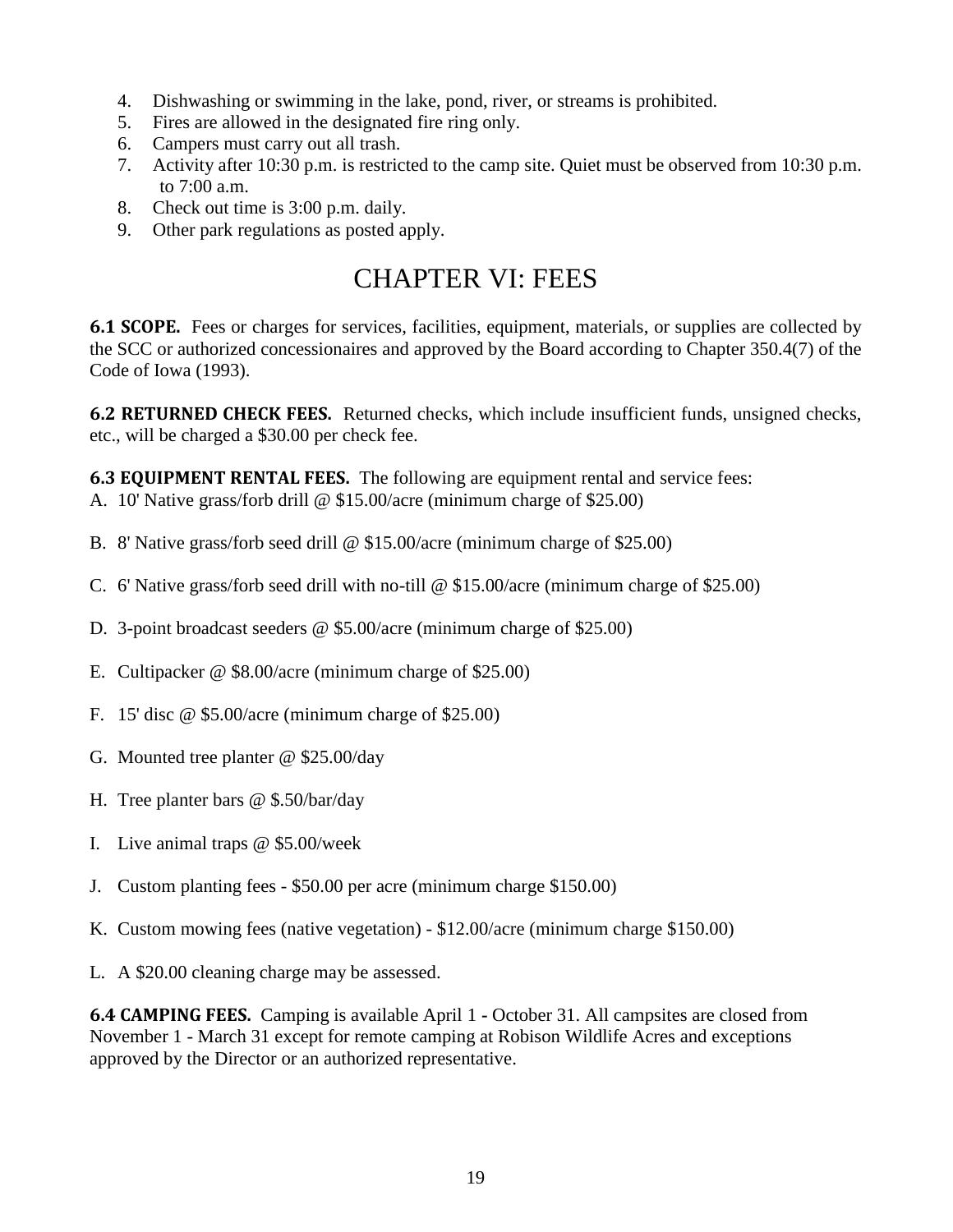#### A. Hickory Grove Park.

- 1. Breezy Bay:
	- a) 42 sites with electricity Reserved \$21.00/night, first-come, first-served \$20.00/night b) If camping is allowed during the off season - \$12.00/night.
	-
- 2. Primitive Campground:
	- a) 11 sites Reserved \$13.00/night, first-come, first served \$12.00/night
	- b) If camping is allowed during the off season \$12.00/night.

#### B. Dakins Lake.

- 1. Main Campground:
	- a) 18 sites with electricity and water Reserved \$21.00/night, first-come, first-served \$20.00/night
	- b) 11 sites with electricity, water, and sewer Reserved \$25.00/night, first-come, first-served \$24.00/night
	- c) If camping is allowed during the off season \$12.00/night.
- 2. East Campground:
	- a) 8 sites with electricity and water Reserved \$21.00/night, first-come, first-served \$20.00/night
	- b) 2 primitive sites Reserved \$13.00/night, first-come, first-served \$12.00/night.
	- c) If camping is allowed during the off season \$12.00/night.

#### C. Robison Wildlife Acres.

1. Remote Camping Area: Reserved \$8.00/night, first-come, first-served \$7.00/night

#### D. Supervised Youth Camping.

- 1. \$25.00/night
- E. Late Fees.
	- 1. If a campground attendant or ranger needs to locate campers to collect fees, a \$5.00 fee may be assessed.

#### **6.5 FIREWOOD.** Firewood will be sold by private vendor under contract with SCC.

#### **6.6 BOAT RENTAL FEES.**

- A. Hickory Grove Park.
	- 1. Pedal boats and canoes  $$5.00$  per each one-half ( $\frac{1}{2}$ ) hour
	- 2. Boating wet clean-up fee \$5.00

#### **6.7 LODGES, BUILDINGS, AND FACILITIES RENTAL FEES.**

- A. Dakins Lake.
	- 1. Shelter. 7:00 a.m. – 10:00 p.m. - \$50.00
- B. Hickory Grove Park.
	- 1. Oriole Ridge Lodge. Capacity: 100 people 7:00 a.m. – 10:00 p.m. - \$75.00
	- 2. Snow Bunting Lodge. Capacity: 75 people 7:00 a.m. – 10:00 p.m. - \$50.00